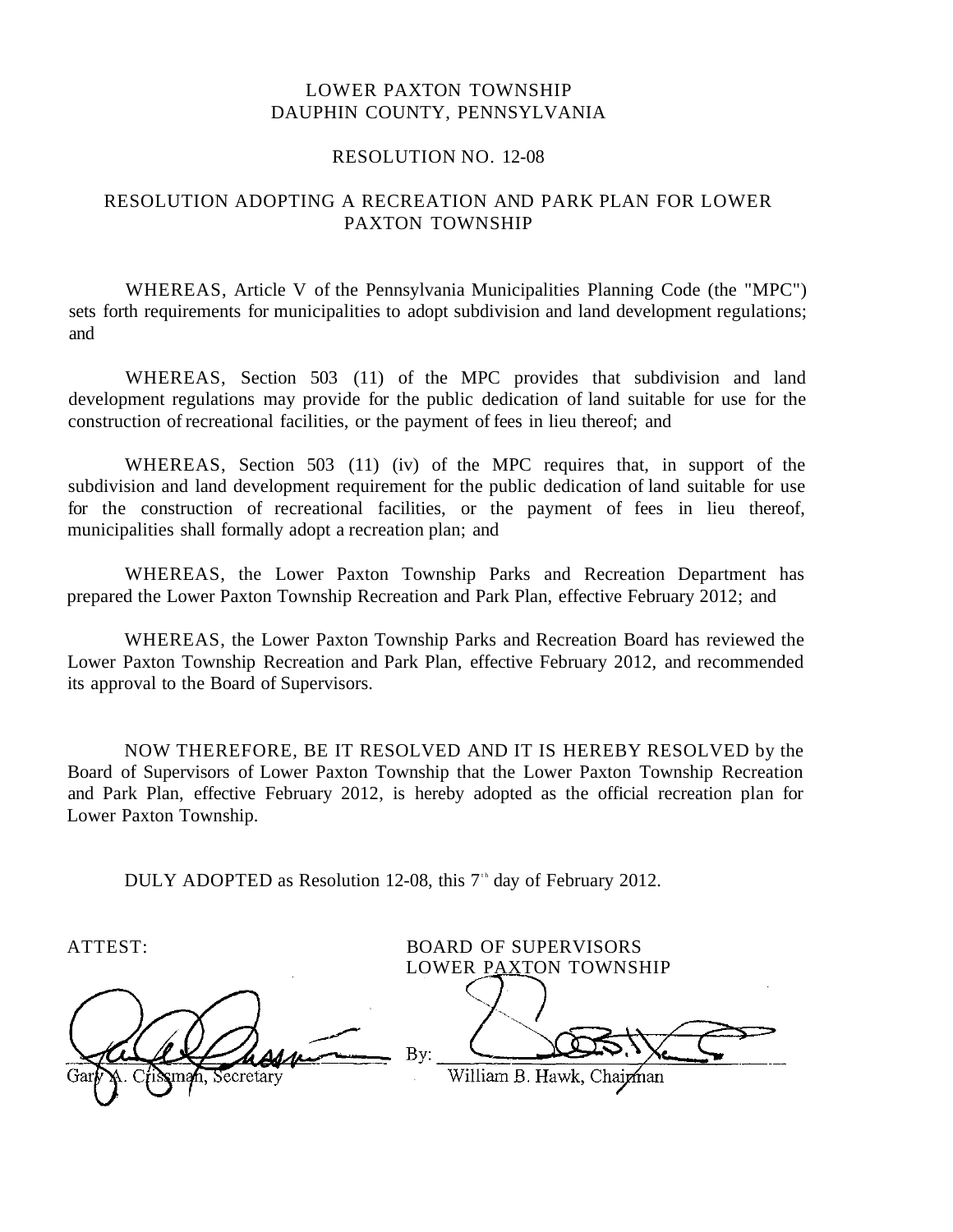## **Recreation and Parks Plan**

| <b>Table of Contents</b>                                                                                                 | Page                    |
|--------------------------------------------------------------------------------------------------------------------------|-------------------------|
| <b>Section 1 – Planning for Parks and Recreation</b>                                                                     | $\overline{2}$          |
| <b>Introduction to LPT Parks and Recreation</b>                                                                          | $\boldsymbol{2}$        |
| <b>Benefits of Parks and Recreation</b>                                                                                  | $\frac{2}{3}$           |
| <b>Goal of the Recreation and Park Plan</b>                                                                              |                         |
| <b>Township Planning</b>                                                                                                 | $\overline{\mathbf{4}}$ |
| <b>Township Demographics</b>                                                                                             | $\overline{\mathbf{4}}$ |
| <b>Public Opinion</b>                                                                                                    | 5                       |
| <b>Comprehensive Plan Land Use Goals and Objectives</b>                                                                  | $\boldsymbol{6}$        |
| <b>The Greenway Plan</b>                                                                                                 | $\overline{7}$          |
| <b>Historical Precedent for Park Planning</b>                                                                            | $\overline{7}$          |
| <b>Environmental Concerns</b>                                                                                            | 7                       |
| <b>Section 2 – Need for Parks and Recreation Development</b>                                                             |                         |
| <b>Park Categories and Complexes</b>                                                                                     | 8                       |
| <b>Current Inventory of Acreage and Usability</b>                                                                        | 8                       |
| <b>Active Use of park Facilities</b>                                                                                     | 10                      |
| <b>Sports Facility Demand</b>                                                                                            | 10                      |
| <b>Comparison to Local Municipalities</b>                                                                                | 10                      |
| <b>Comparison to National Standards</b>                                                                                  | 12                      |
| <b>Need for Parks and Recreation Development - Conclusions</b>                                                           | 13                      |
| Section 3 – Acquisition and Development of Parks and Recreational Facilities                                             |                         |
| <b>Acquisition of Parkland through Donations</b>                                                                         | 14                      |
| <b>Purchasing/Leasing Parkland</b>                                                                                       | 14                      |
| <b>Mandatory Dedication of Land and Recreational Facilities</b>                                                          | 14                      |
| LPT Goal of 10 Acres of Active Parkland per 1,000 Residents                                                              | 15                      |
| <b>Recommendations to Achieve Active Parkland Goal</b>                                                                   | 16                      |
| <b>Appendix A- Municipal Comparison Survey</b>                                                                           | 19                      |
| <b>Appendix B – Municipal Survey Results</b>                                                                             | 22                      |
| <b>Appendix C – Greenway Plan Summary</b>                                                                                | 27                      |
| Appendix D – Subdivision and Land Development Regulations; Proposed<br><b>Mandatory Recreation Dedication Amendments</b> | 29                      |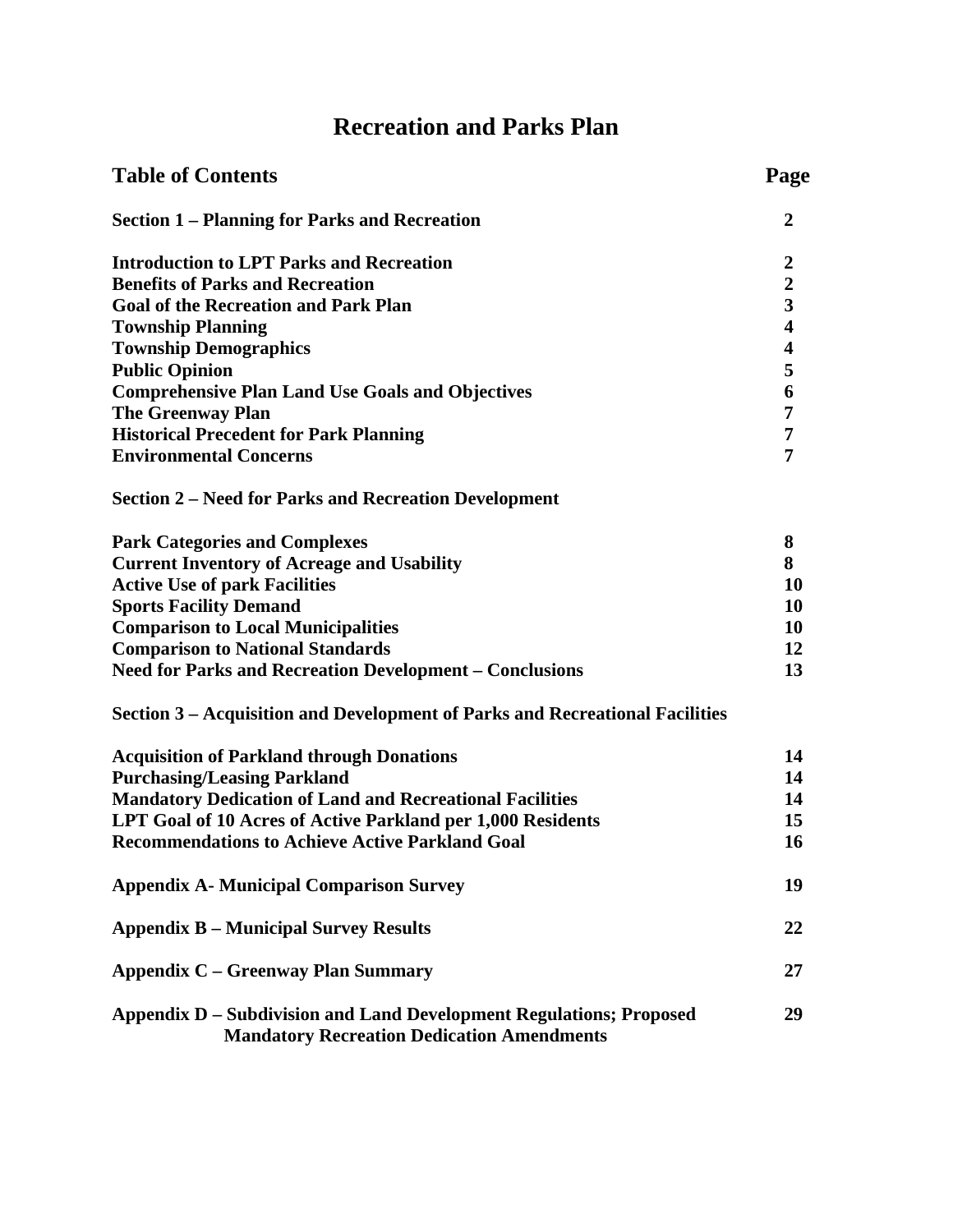### **- Section 1 - Planning for Parks and Recreation**

### **Introduction to LPT Parks and Recreation**

As the second largest municipality by population and as a desired location for community and economic development, Lower Paxton Township (LPT) is a leader among local governments in the Harrisburg region. The Township came into being as a separate and distinct municipality in 1767 and is now a dynamic community with a 2010 population of 47,360 living within a 28 square mile area. This large population ranks 19th among the more than 2,600 municipalities in the [Commonwealth of Pennsylvania](http://www.state.pa.us/).

Lower Paxton Township is a political subdivision organized in accordance with the Pennsylvania Second Class Code. The administrative and legislative functions of the Township are the responsibility of a board composed of five elected supervisors. On behalf of the citizens of our community, the Board of Supervisors provides services in accordance with annual operating and capital budgets approaching \$50 million. These budgets fund police protection, highway construction and maintenance, park and recreation facilities, recreational programs, codes enforcement, planning and zoning, fire protection, sanitary sewer facilities and services, and other related activities.

The Township's Parks and Recreation Department is responsible for the development, operation, and use of 285 acres of parkland (active and passive), the Friendship Center, and a wide variety of recreation programs and special events offered year-round. The Parks and Recreation Department is organized under a Director, who obtains advice and assistance from four volunteer bodies appointed by the Board of Supervisors: the Parks and Recreation Board, the Friendship Center Operating Board, the Arts Advisory Council, and the Greenway Committee. Recreation programming and daily Friendship Center operations are supervised by a Recreation Manager, Facility and Program Managers, and a Sports and Marketing Manager, with support from over 400 full and part-time personnel.

### **Benefits of Parks and Recreation**

Parks and recreational opportunities fill a vital role within every healthy community, presenting citizens with numerous socioeconomic and environmental benefits. Working in conjunction with other local government services, parks and recreation facilities are vital components of a wellbalanced community, providing a means for residents to interact socially, become physically fit, reduce stress, and improve their overall quality of life.

Parkland, as preserved green space, provides an opportunity for human interaction with nature. These green spaces offer environmental benefits, such as storm water management, erosion and sedimentation control, buffering between built and natural environments, and viable wildlife habitats within an urban setting. When housing is located near parks and recreation facilities,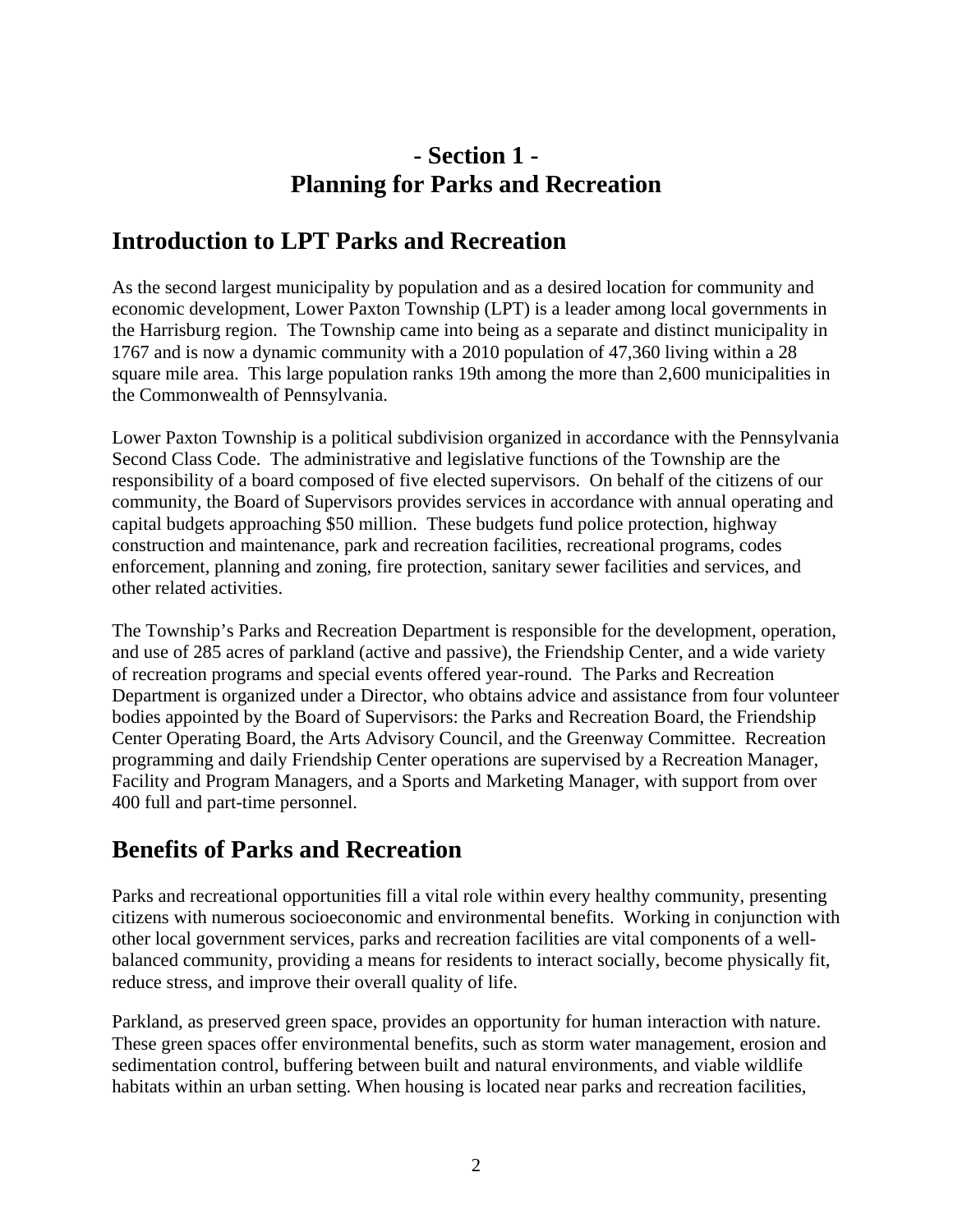property values rise, while crime and vandalism are reduced. Businesses frequently locate in areas that offer a high quality of life to their customers and employees.

Parks include small neighborhood and pocket parks, trails, greenways, large planned urban and regional parks, and forested areas within and surrounding neighborhoods. Recreation facilities include playgrounds, athletic fields, court facilities, etc.

Parks and recreation facilities provide people with formal and informal gathering places to be physically active, socialize, relax, build community, and connect with the natural world. They make urban areas more inviting for living, working, and relaxing.

### **Goal of the Recreation and Park Plan**

The primary goal of the LPT Recreation and Park Plan is to create guidelines and provide direction for recreation programming and park facility development for the next ten years (2012 to 2022). To achieve this goal, the following items must be undertaken:

- $\checkmark$  Determine if current park facilities and recreation programming opportunities meet the needs and demands of all residents;
- $\checkmark$  Identify appropriate locations for new park facilities, based upon municipal land use patterns and future population growth;
- $\checkmark$  Include recommendations from the LPT Comprehensive Plan and Greenway Plan; and
- $\checkmark$  Integrate natural, cultural, and historical resources within the plan.

In order to fulfill the goal of this Recreation and Park Plan, the current and future recreational needs of the community have been analyzed. This analysis was then used as a guide to develop recommended improvements to and expansion of park facilities, recreational programming, and administrative services necessary to meet park and recreation needs. The resulting recommendations are expected to address all aspects of the recreation and park services offered by the Township, including: administration, personnel, operating policies, recreation programming, park facilities, system funding, facility maintenance, and development of new facilities.

National Recreation and Park Association (NRPA) standards have also been reviewed and compared to the results of the above referenced analysis of current and future recreational needs.

However, this Plan is not intended to present a comprehensive study of parks and recreation in Lower Paxton Township, as has already been undertaken through the LPT Comprehensive Plan and Greenway Plan. These two planning efforts have included public participation in the form of a community survey, key person interviews, and focus groups to directly assess community needs and desires. Moreover, the LPT Comprehensive Plan has inventoried parks and recreation facilities, analyzed such facilities in terms of land use, and made recommendations for such facilities based upon overall community development.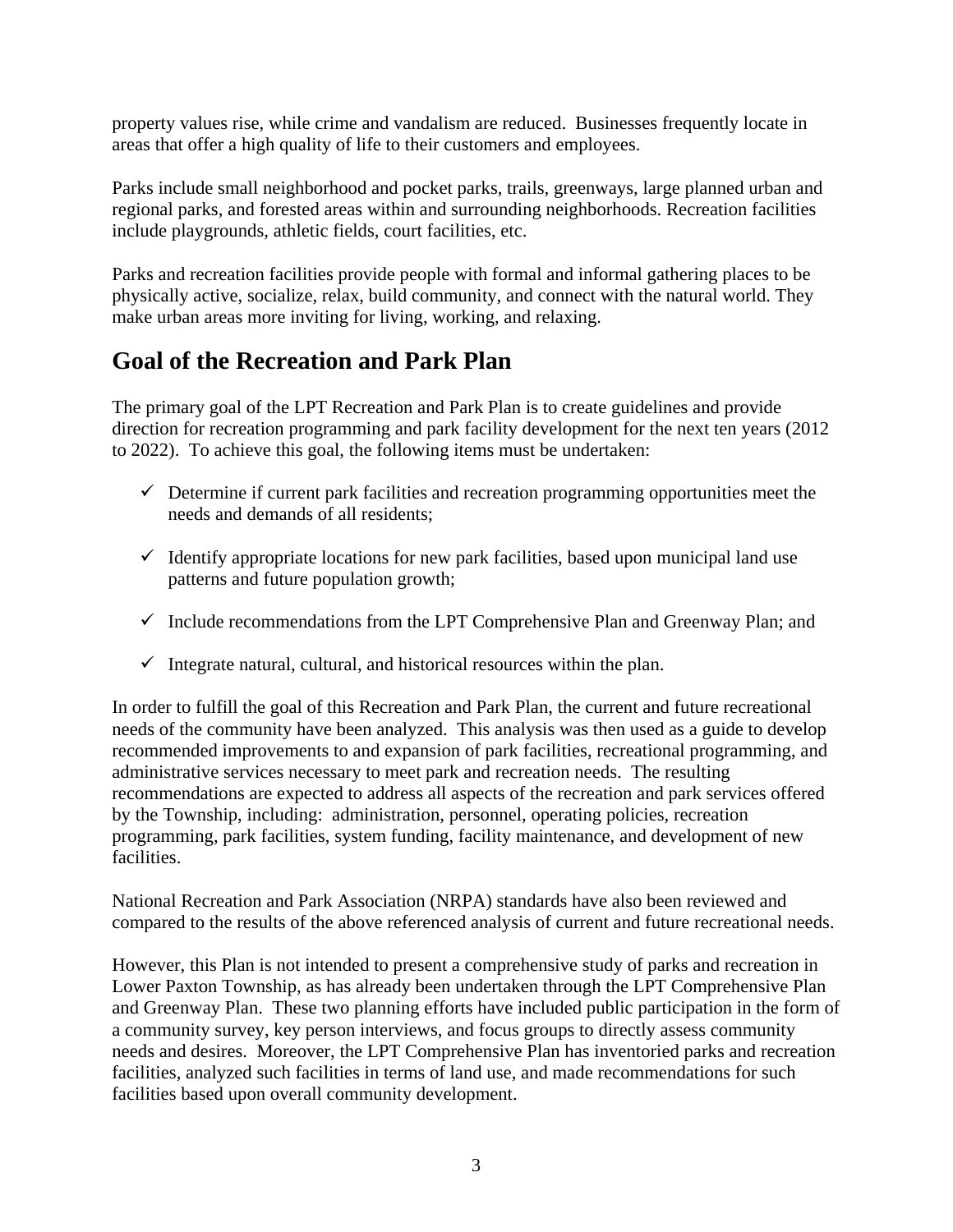For the purposes of this Plan, the needs and desires of the community, as set forth in the LPT Comprehensive Plan and Greenway Plan have been used by the Parks and Recreation Board, the Planning Commission, and the Board of Supervisors as the basis for Township parks and recreational facilities.

### **Township Planning**

Lower Paxton Township (LPT) has conducted park and recreational planning through the comprehensive plan process every ten years, on average. The Township has recently recognized the need to more thoroughly address the future need for and development of parks and recreational facilities, including park land and facilities; recreation program demands and offerings; mandatory dedication of land for recreation by residential developers; and the finance, personnel, and administrative issues associated with parks and recreation. Responding to each of these concerns involves analysis of existing conditions, comparisons with other municipalities, informed conclusions, and development of recommendations. Action on such a planning effort involves the Parks and Recreation Board, the Planning Commission, and ultimately, the Board of Supervisors.

According to the most recent LPT Comprehensive Plan, there are many land use concerns to be addressed as the Township experiences continued growth.

*"At the start of the 21st century, development continues to expand the suburban areas of Lower Paxton Township. Residential developments are gradually filling undeveloped sites near major transportation routes. While commercial sites frequently change ownership, the business sector continues to grow. The community continues to draw new residents and businesses and seeks to provide a high quality of life and services. In the context of this change, the Township faces a number of issues: environmental protection, growth management, historic preservation, protection of existing neighborhoods, traffic impacts, continued commercial development pressure, park development, and bicycle, pedestrian, and greenway opportunities."* 

Both the LPT Comprehensive Plan and Greenway Plan are incorporated herein by reference as municipal planning documents that have been used as the basis for this Recreation and Park Plan.

### **Township Demographics**

Lower Paxton Township is a suburban community to the capital city of Harrisburg, Pennsylvania. It is a growing community that is becoming more diverse and is expected to have the largest population of Dauphin County's 40 municipalities within the next decade. This population growth is expected to slow as the Township reaches build-out over the next twenty years. According to Comprehensive Plan projections, the Township will grow to approximately 54,000 persons by the year 2020, requiring 2,826 more housing units (2.35 persons per unit), as well as associated facilities, including parks and recreation.

Age cohorts are an indicator of a population's need for and demand on specific types of municipal facilities and services. The largest population segment residing within Lower Paxton Township includes persons whose age is between 45 and 64. This cohort is the baby boom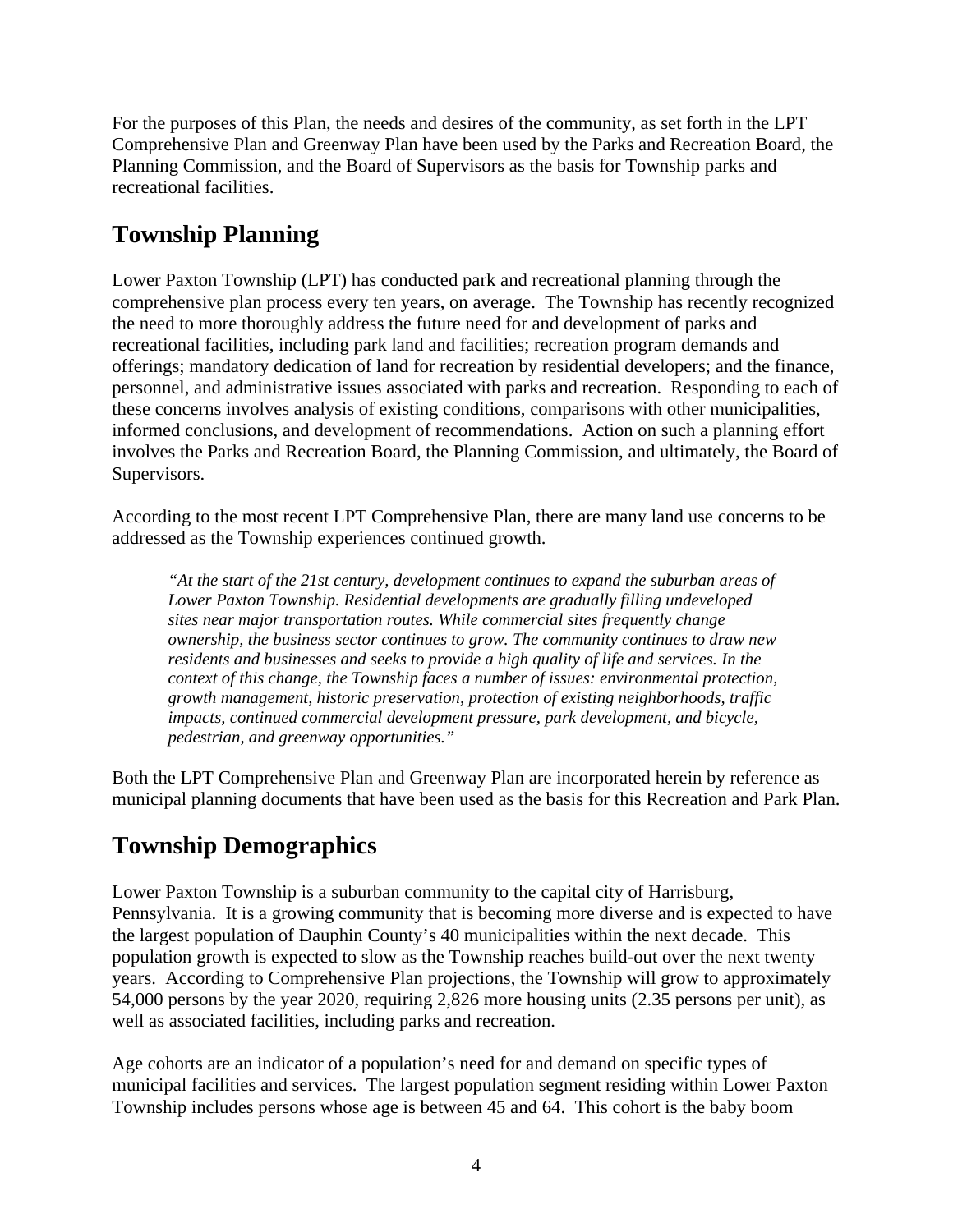group that is working its way through the lifecycle process and is now entering what is often referred to as the "young-old" group. Children (0-19 years) comprise almost 25% of Township population. Young adults (age 20-44 years old) also constitute a large segment of the Township's population, but this cohort is in decline as a percentage of the overall population. Senior citizens (age 65 and above) comprise the smallest population segment, but are also the most rapidly growing age group residing within the Township.

These population statistics allow for the formation of certain assumptions pertinent to this Recreation and Park Plan.

- A growing population, no matter the age cohorts involved, increases the demand for parks and recreation facilities.
- Active parks and recreational facilities, as opposed to passive, are in the greatest demand to serve large children and active adult populations.
- Children and young adults, being significant portions of the Township's population place significant demand athletic field activities and, as such, place a significant demand on land acquisition as for such facilities.
- An aging population will, in the future, increase the demand for passive parks recreational opportunities.

## **Public Opinion**

During the process that produced the most recent LPT Comprehensive Plan, a series of community meetings were conducted that allowed for input from participants. The resulting opinions from these meetings clearly indicated that parks and recreational facilities are the "single most liked feature of the Township." Through the Comprehensive Plan's public participation process, a number of trends and issues were noted:

- Parks and recreational facilities and programs were listed by meeting participants as the single most-liked features of Lower Paxton Township. The Friendship Center was specifically noted, indicating the community's appreciation for this particular facility. While there were negative responses regarding park maintenance and equipment, the parks and recreation services in the Township are perceived as a community asset.
- Lower Paxton Township does not have a parks, recreation, and open space plan.
- Lower Paxton Township lacks pedestrian trails and bike pathways.
- Lower Paxton Township's zoning and subdivision and land development ordinances provide guidance for development of parks and recreation areas.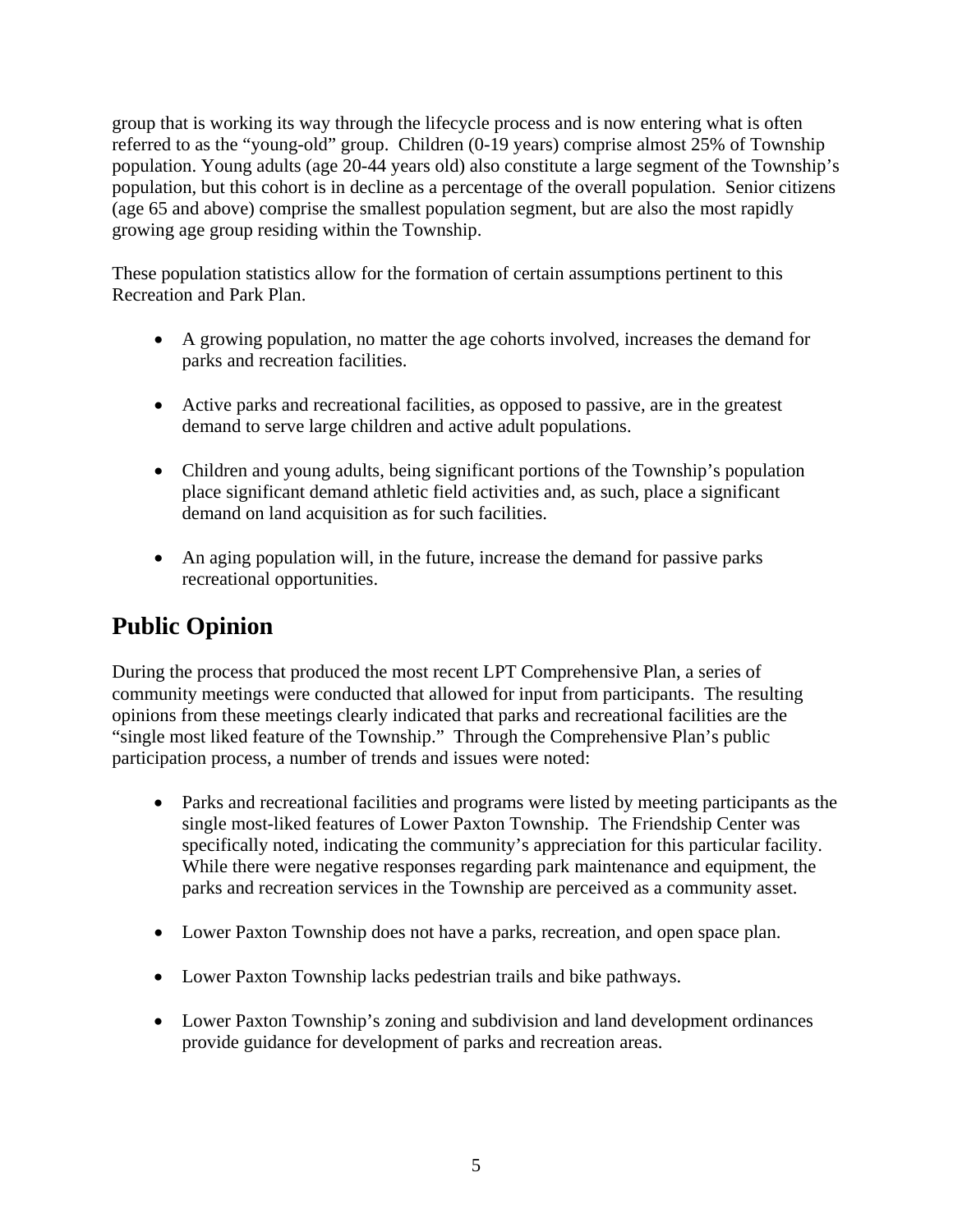- Currently, the Township owns 285 acres of developed park and recreational lands. An additional 93 acres will be added to this inventory with the future acquisition of the Wolfersberger Tract, which is under a multi-year sales agreement.
- The Friendship Community Center offers recreational and leisure programs for seniors in the Township. With an aging population, additional recreation facilities and programs directed toward seniors may be needed.
- Transit services are not readily available to the park and recreation facilities located within the Township.

### **Comprehensive Plan Land Use Goals and Objectives**

A number of land use goals and objectives were stated within the Comprehensive Plan relating to parks, people, recreational activities, conservation, and natural resource protection, including the following which have been restated for purposes of this Recreation and Park Plan:

- Strategically manage development using growth management tools in concert with an understanding of desirable local growth by encouraging innovative, open space and conservation-oriented development.
- Promote and enhance community character by supporting the development of new villages as Traditional Neighborhood Developments, and by preserving and promoting open space throughout developed areas.
- Assure that pedestrians, bicyclists and transit riders can safely move throughout the Township by providing safe routes for pedestrians and cyclists.
- Enhance existing recreational areas and develop new recreational areas, such as Wolfersberger Park, and regional parks in the northwest and southeast portions of the Township.
- Protect natural resources from adverse development impacts by protecting streams with riparian buffers, by preserving woodland vegetation, and by promoting private efforts toward resource protection and conservation.
- Work cooperatively with local and regional partners to improve environmental health.
- Interconnect the Township community with bicycle/pedestrian connections by developing a Township-wide greenway network.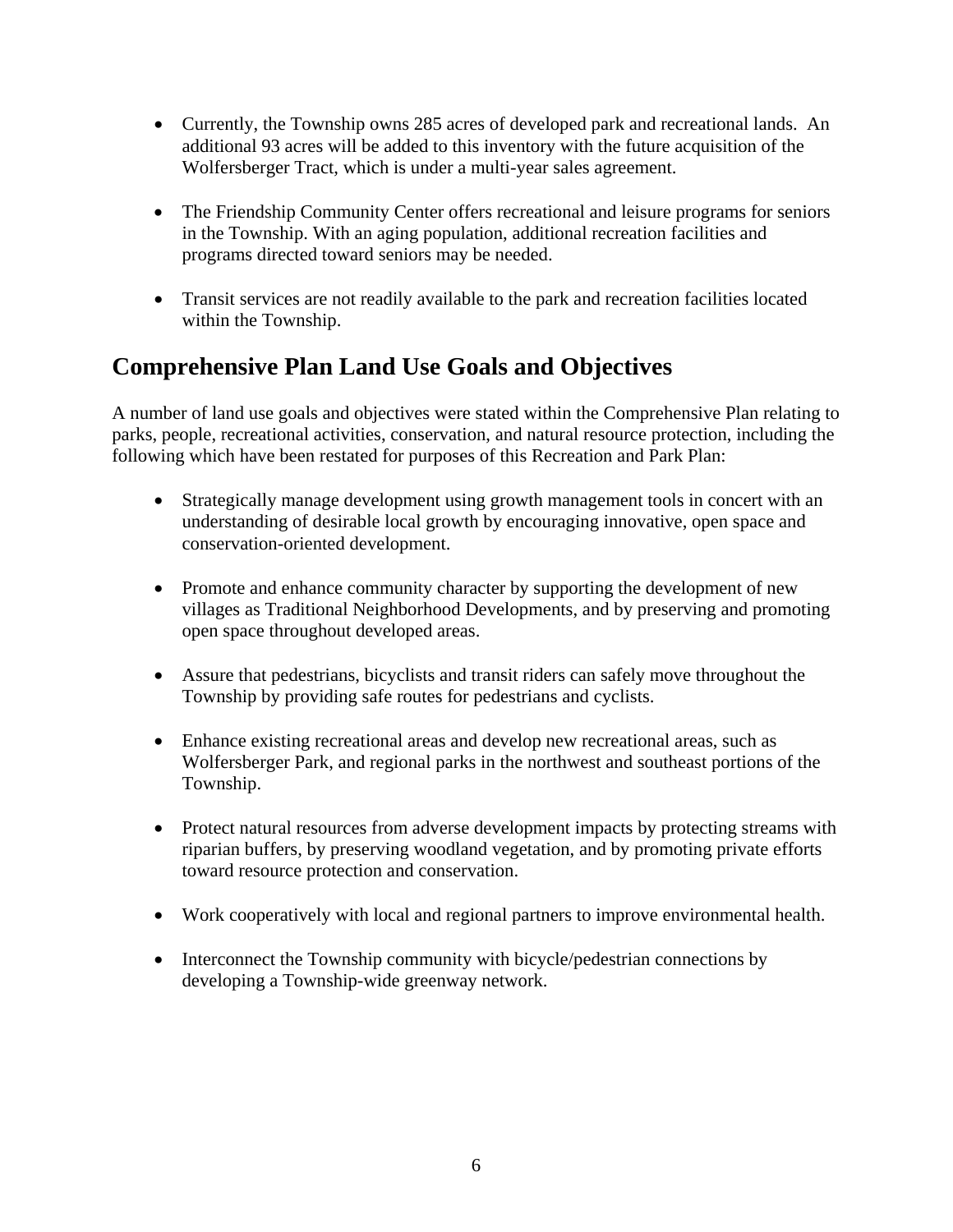### **The Greenway Plan**

The Township's Greenway Plan addresses public demand for bicycle and pedestrian pathways connecting destinations throughout the community. This demand was first made known through the Comprehensive Plan process and was underscored with significant public input during the Greenway Plan process. It is clear the public is in need of greenways, in addition to sports facilities. Through the balanced development of greenways and traditional parks, the recreational needs of the entire community can be addressed. The executive summary of the Greenway Plan is an appendix to the Recreation and Park Plan.

### **Historical Precedent for Park Planning**

The Parks and Recreation Board has been intimately involved with park planning for many years. This planning has included multiple public meetings with community stakeholders, including: neighbors, interested sports organizations, other interested groups (example: dog owners), developers, and the general public. These meetings typically bring out a large number of individuals who have a particular interest in establishing a certain type of facility within a municipal park. This process has been successful in the past, soliciting input from the entire community before design documents are prepared. Through this process, all interested parties have an opportunity to be heard and their requests considered. This process is recommended to be continued in the future.

### **Environmental Concerns**

In addition to providing sports facilities and pathways, there is a community concern for preserving the environmental features of Lower Paxton Township. The Comprehensive Plan noted that few farms remain, and although many stream corridors and forested areas exist within the community, "acknowledgement, conservation, and/or preservation of these and other distinguishing features have not been a priority to date". This may be changing as the Comprehensive Plan, the Greenway Plan, and this Recreation and Park Plan are implemented.

It is noted that agricultural preservation tools have been applied in the Township through the creation of an Agricultural Security Area comprising 306 acres in the Linglestown area.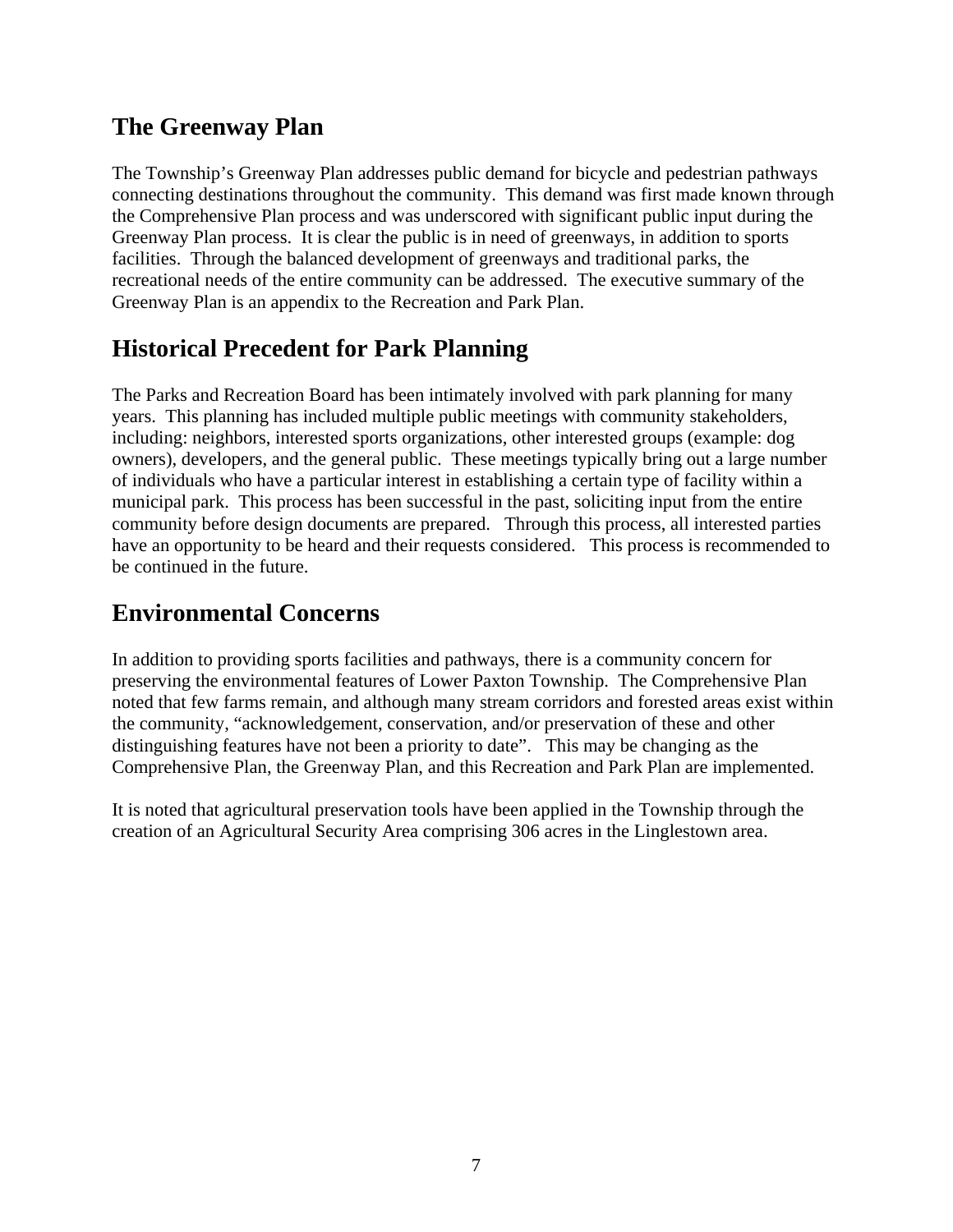### - **Section 2 - Need for Parks and Recreation Development**

### **Park Categories and Complexes**

The Lower Paxton Township park system is primarily composed of two levels of developed municipal parks – neighborhood parks and community parks. Neighborhood parks generally serve an individual residential neighborhood or group of neighborhoods. These parks are small in acreage, possess limited recreational facilities, and are designed to address citizen usage via foot-traffic and bicycle. Community parks have been designed to serve all of Lower Paxton Township. These parks possess significant acreage and recreational facilities. They are designed to accommodate citizen usage via automobile. Typically, sports organizations gravitate to community parks for competitive use of athletic fields and courts.

The Greenway Plan proposes new priorities for future construction of parks and recreational facilities. Greenways are linear parks connecting population and business centers for access by pedestrians and cyclists. As noted in the comparison of neighboring townships, Lower Paxton Township possesses significantly fewer miles of greenways the average of its neighbors. The future development of both traditional and linear parks must be balanced with the goals and objectives stated in the Comprehensive Plan.

Sports complexes in a municipal park system usually results from overwhelming demand from a specific segment of society interested in a single activity. Small sports complexes already exist within the Township's park system. These include Koons Park's four baseball and three softball fields; Brightbill Park's four baseball fields; Ranger Fields in George Park with 6 - 8 soccer fields; Kohl/Lingle Parks' four softball fields or four soccer fields – depending upon the season; and Paxtonia Elementary School's three baseball and three softball fields. Each of these small complexes were developed or acquired at a given time to respond to a demonstrated need of a community group.

### **Current Inventory of Acreage and Usability**

Lower Paxton Township currently owns 285 acres of park land. Of these properties, 84 acres are characterized by ravines and steep slopes, which have little to offer for active recreational purposes. Subtracting ravines and steep slopes, 201 acres of land remain for parks and recreational facilities. There are 157 acres of community park lands divided among five properties. Eight neighborhood parks combine to provide 30 acres of space. The township also leases 14 acres of land from the Central Dauphin School District. The following provides a complete listing of Township park land.

#### **Community Parks** (10 acres or larger)

| 1. Brightbill | 41 acres |
|---------------|----------|
| 2. Koons      | 33       |
| 3. Kohl       | 17       |
| 4. Lingle     | 20       |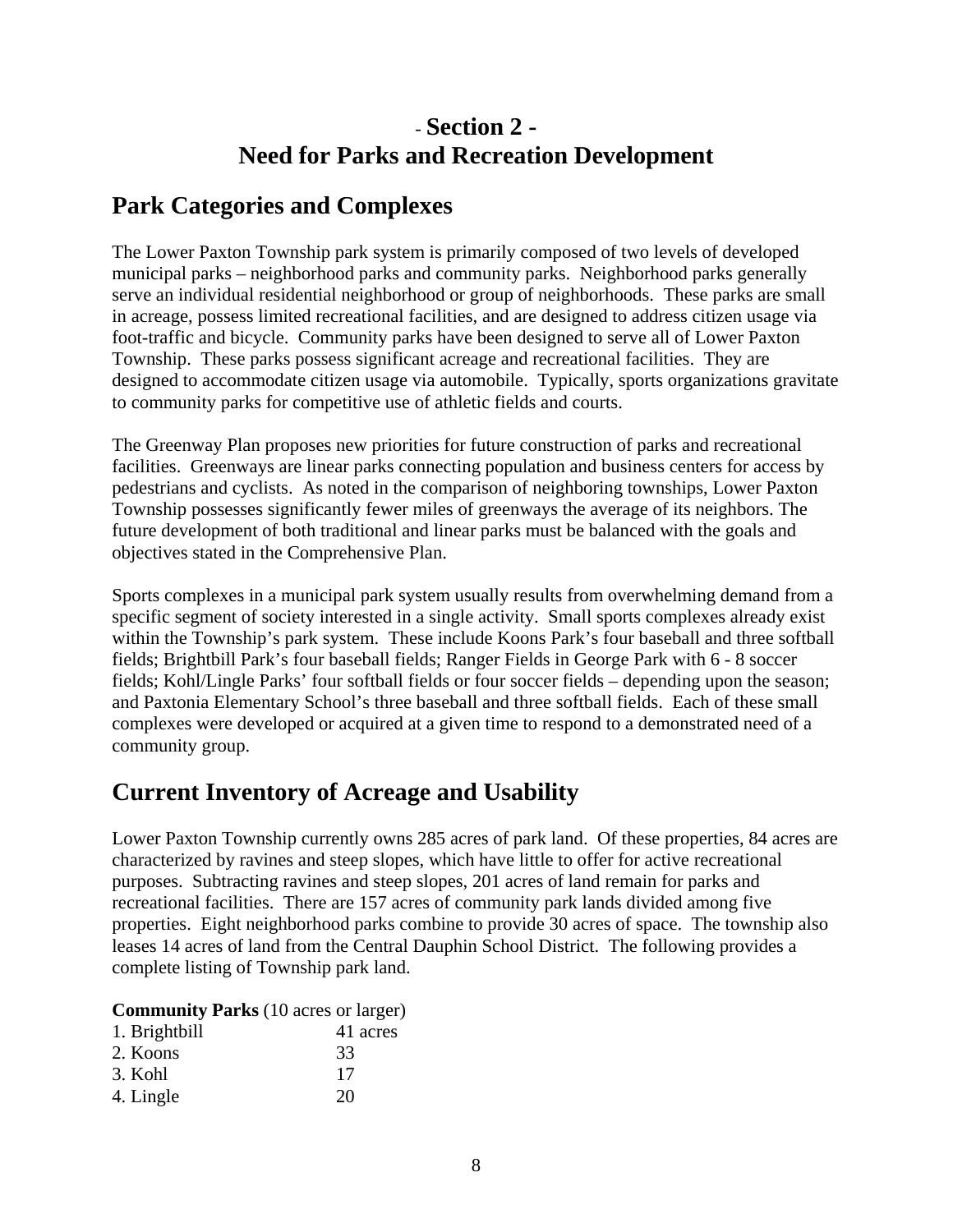| 5. George/Ranger | 46 |                                  |
|------------------|----|----------------------------------|
|                  |    | 157 total community park acreage |

#### **Neighborhood Parks** (smaller than 10 acres)

| 1. Centennial Acres | 4 acres                               |  |
|---------------------|---------------------------------------|--|
| 2. Forest Hills     |                                       |  |
| 3. Hocker           | 2                                     |  |
| 4. Hodges Heights   | 2                                     |  |
| 5. Hurley Fields    | 5                                     |  |
| 6. Kings Crossing   | 5                                     |  |
| 7. Lamplight        | 5                                     |  |
| 8. Meadowbrook      | 2                                     |  |
|                     | total neighborhood park acreage<br>30 |  |
|                     |                                       |  |

### **Ravines and Steep Slopes**

| 1. Buchanan Tract   |    | 40 acres                                |
|---------------------|----|-----------------------------------------|
| 2. Club Estates     |    |                                         |
| 3. Forest Hills     | 25 |                                         |
| 4. Hocker           | 10 |                                         |
| 6. Leisure Tract    | 5  |                                         |
| 7. Rockford Heights |    |                                         |
|                     |    | 84 total ravine and steep slope acreage |
|                     |    |                                         |

#### **Leased Property**

| 1. Paxtonia Elementary | 10 acres                |
|------------------------|-------------------------|
| 2. C.D. East Jr. High  |                         |
|                        | 14 total leased acreage |

#### **Future Development**

1. Wolfersberger 93 acres

| <b>Park Acreage owned</b>                     | 271 |
|-----------------------------------------------|-----|
| <b>Park Acreage leased</b>                    | 14  |
| <b>Current acreage</b>                        | 285 |
| Acreage under sales agreement (Wolfersberger) | 93  |
| <b>Total acres</b>                            | 378 |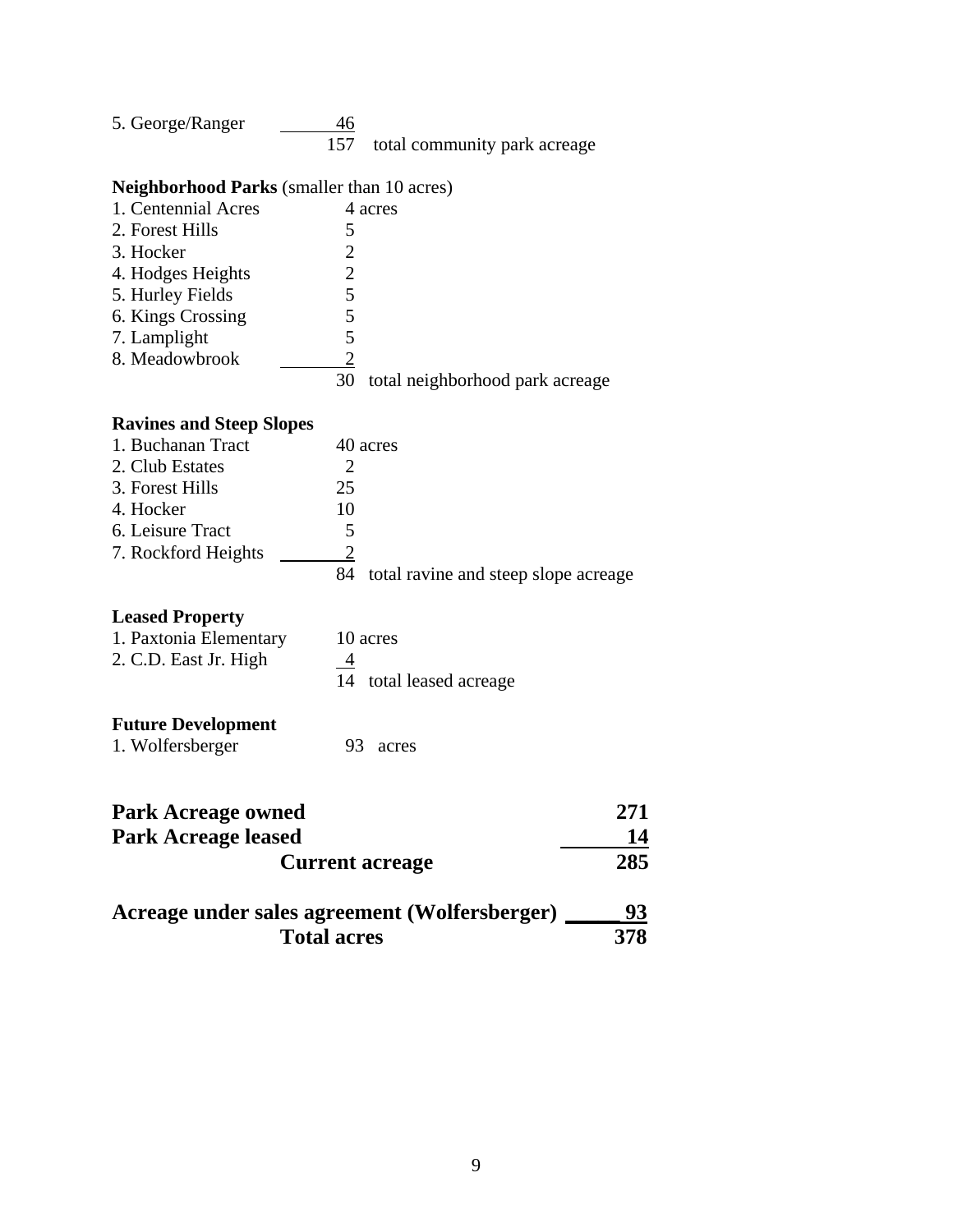### **Active Use of Park Facilities**

The Lower Paxton Township parks system is heavily used by youth and adult sports organizations. In 2010, thirty-two (32) sports organizations reserved over 8,200 dates and 42,600 hours at athletic fields and courts in the system. It is estimated that these sports organizations represent over 5,000 individuals participating in active recreational activities. Also in 2010, the Parks and Recreation Department provided recreational 810 programs, activities, and events to 17,143 participants utilizing municipal park facilities

### **Sports Facility Demand**

It has been the experience of the Township Parks and Recreation Board that the park system is under stress to provide the space necessary for use from all interested parties, while keeping the parks in acceptable condition for such activities. This is made most clear from an analysis of current sports organization users. With thirty-two (32) youth and adult sports organizations reserving the amount of time as stated in the section above, it is clear the parks are heavily used. Frequently, facility requests from organizations are in conflict, as groups grow and request more field time. These conflicts are usually mediated by splitting dates between the organizations involved.

There are sports organizations regularly requesting dates that must be denied because of prior requests by other organizations. New sports organizations have been established over the past ten years, such as lacrosse, ultimate frisbee, and cricket, which are now in competition with traditional youth and adult field activities. Each of these organizations claim participation numbers in the hundreds. Other groups are expected to place demands on park facilities in the future, such as skateboarders, BMX bicycle riders, sand volleyball players, dog owners, walkers/joggers, handballers, bicyclists, and other youth, adult, and senior athletic groups.

### **Comparison to Local Municipalities**

A survey was conducted of four municipalities within south-central Pennsylvania with characteristics similar to Lower Paxton Township, such as large populations, suburban townships, having full-time parks and recreation departments. These townships include: Hampden, Susquehanna, Swatara, and Derry. The specific survey questions and responses are included as appendices to this Plan.

Each of the surveyed municipalities responded to questions regarding population, park acreage, recreational facilities, sports organizations, programming, maintenance staff, and mandatory dedication of land for recreation in new residential developments. For purposes of this Plan, only questions and responses regarding park ownership and operation have been addressed.

#### *Active Park Acreage Comparison:*

Each of the surveyed municipalities has between 21,000 and 30,000 residents, large by comparison to other Pennsylvania municipalities, but roughly half that of Lower Paxton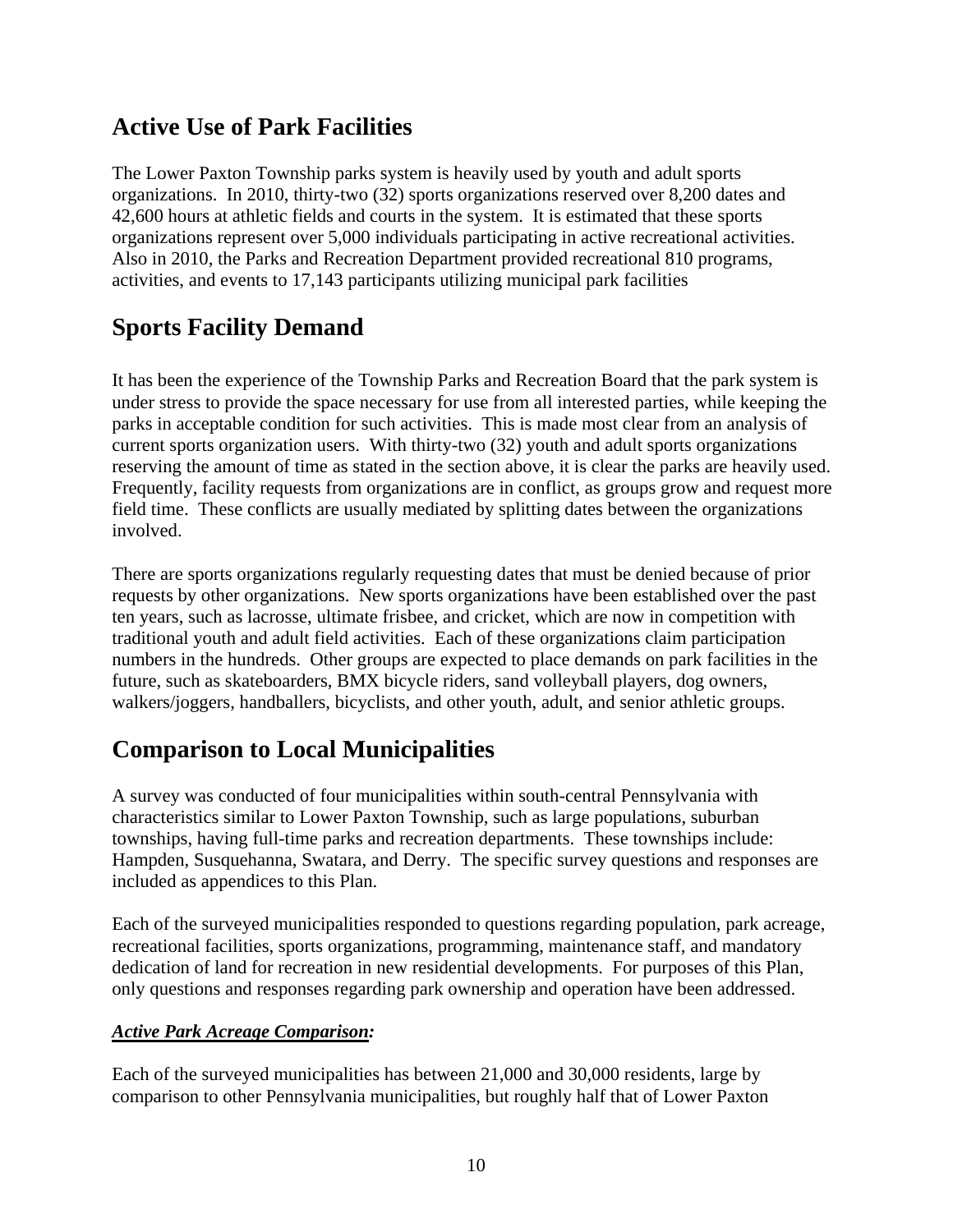Township. It could reasonably be assumed that, given the general similarity and comparability of these municipalities, they, on average, would possess approximately half the active park acreage and recreational facilities offered by Lower Paxton. However, the survey responses indicate that the park acreage of each municipality varies widely. For example, Swatara and Susquehanna Townships have 48 and 60 acres, respectively, of active park land, while Derry and Hampden Townships have 198 and 235 acres respectively. In comparison, Lower Paxton Township has 201 acres of active parkland.

> **Note:** Active park land is defined as property that is developed and used for sports, play, socialization, hiking and other recreational purposes. Passive parkland is undeveloped land preserved in its natural state with no recreational facilities of any kind.

| Municipality | 2010 Population | Park Acreage | Acreage/Person |  |
|--------------|-----------------|--------------|----------------|--|
| Lower Paxton | 47,360          | <i>201</i>   | .00424         |  |
| Swatara      | 23,362          | 48           | .00205         |  |
| Susquehanna  | 22,043          | 60           | .00272         |  |
| Derry        | 21,273          | 198          | .00931         |  |
| Hampden      | 28,044          | 235          | .00838         |  |
| Average:     | 23,681          | 135.3        | .00562         |  |

The above park acreage comparison demonstrates that Lower Paxton Township does not have sufficient active park acreage in comparison to the municipal average of the surveyed municipalities, when adjusted for population. This does not take into account that Swatara and Susquehanna Township residents often rely on the LPT and City of Harrisburg parks systems for recreational use opportunities.

The LPT Parks and Recreation Board believes a more accurate comparison of active park land is made with a comparison of LPT to Derry and Hampden Townships. Such a comparison indicates a need for significantly more LPT acreage, with these two municipalities possessing roughly .009 acres of active parkland per person compared to .00424 for LPT.

#### *Recreational Facility Comparison:*

In response to questions about sports facilities within their parks systems, survey responses also varied widely. When averaged and compared to Lower Paxton Township facilities, survey results indicate that LPT has more than double the baseball and softball fields, double the number of football fields and the same number of soccer fields. It should be noted that LPT maintains significantly more multipurpose fields than the other municipalities. These fields are typically used for both baseball/softball and soccer.

A comparison of athletic courts indicates that Lower Paxton Township has almost triple the number of volleyball courts as the average of the surveyed municipalities, 50% more basketball courts, and more than double the number of tennis courts.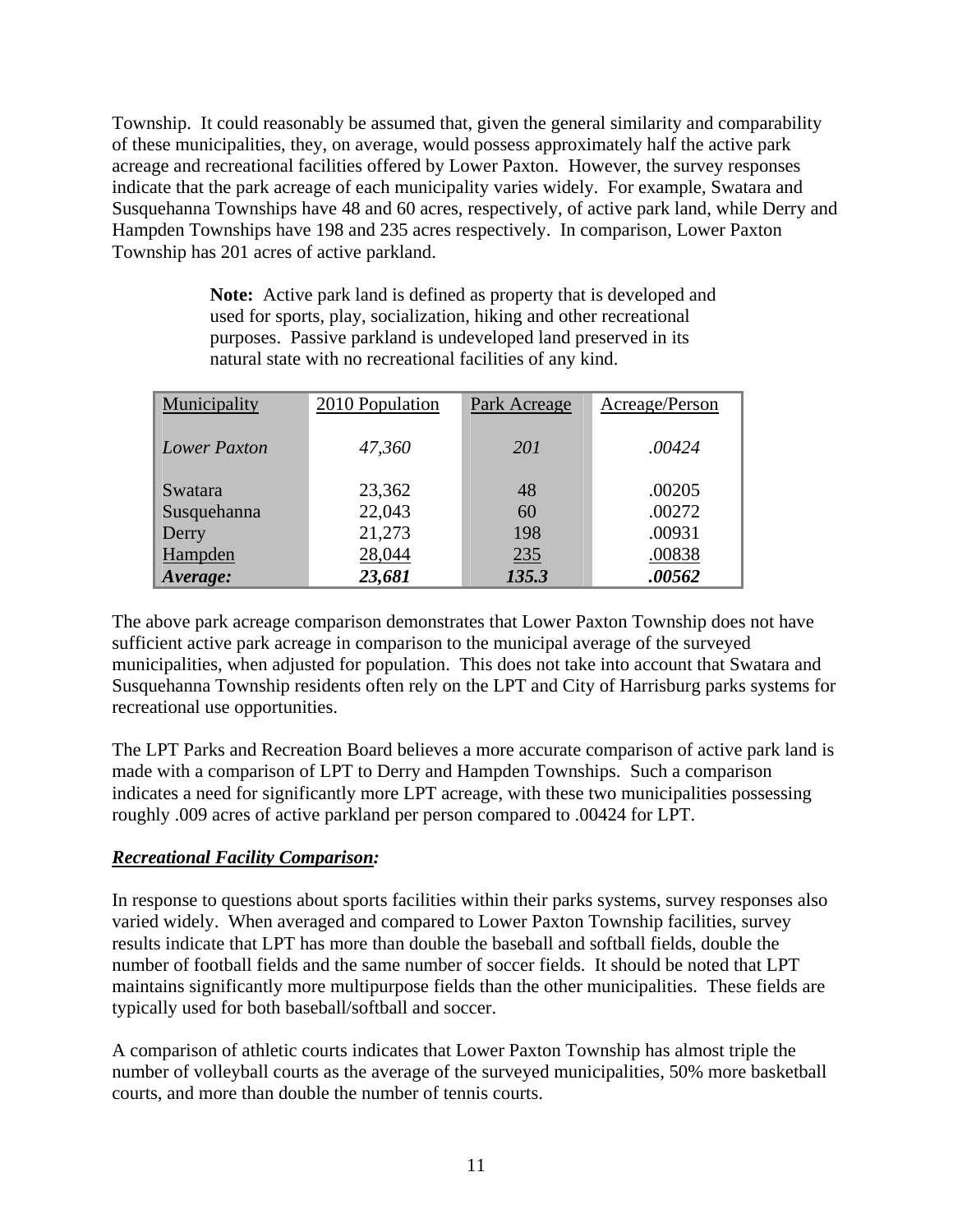In other facility categories, Lower Paxton Township has slightly more than the average number of pavilions and playgrounds, only one other township had an arts facility, and LPT has only one mile of hiking trails, while the average of the surveyed municipalities was 6.5 miles.

The municipal comparison of park facilities also demonstrates that while Lower Paxton Township apparently has an adequate number of baseball, softball, and football fields, compared to its municipal neighbors, it does not have an adequate number of soccer fields during the spring season. The Township has an adequate number of volleyball and tennis courts, while having a shortage of basketball courts. The Township needs to add more pavilions, playgrounds, and hiking trails. With the rising interest in alternative sports such as lacrosse and cricket, other facilities will be needed to provide service to participants in these activities.

The survey of municipalities also requested statistics concerning the number of sports organizations and estimated participants using recreational facilities. For the survey group, the average number of organizations using park property was 11.4 compared to 32 in Lower Paxton Township. This indicates the Lower Paxton Township park system is heavily used.

### **Comparison to National Standards**

In years past, the National Recreation and Park Association (NRPA) used a common standard of between 6.25 and 20.5 acres per 1,000 residents to provide guidance regarding adequate acreage of park land needed to fulfill the needs of a community. With a population of 47,360 Lower Paxton Township would need 296 to 971 acres of park land to meet this NRPA standard. In comparison, the Township has 201 acres of active parkland, nearly 30% less than the minimum acreage recommended by the NRPA.

The NRPA has since recognized the need for each municipality to judge its needs based upon its current use, demand, economic conditions, trends, community values, historical precedent, and a projection of future usage patterns, and as such, no longer maintains the above referenced per acre standard. However, it is widely understood that the Lower Paxton Township parks system is heavily used and under stress to deliver an adequate level of service to the community.

### **Need for Parks and Recreation Development - Conclusions**

- 1. The Lower Paxton Township parks system is used at a very high level by the general public and dozens of sports organizations representing thousands of participants.
- 2. Lower Paxton Township has less active pack acreage per resident than the average of its comparable municipal neighbors, Swatara, Susquehanna, Hampden, and Derry Townships.
- 3. Lower Paxton Township's current park acreage does not fulfill past National Recreation and Park Association standards for acreage per person.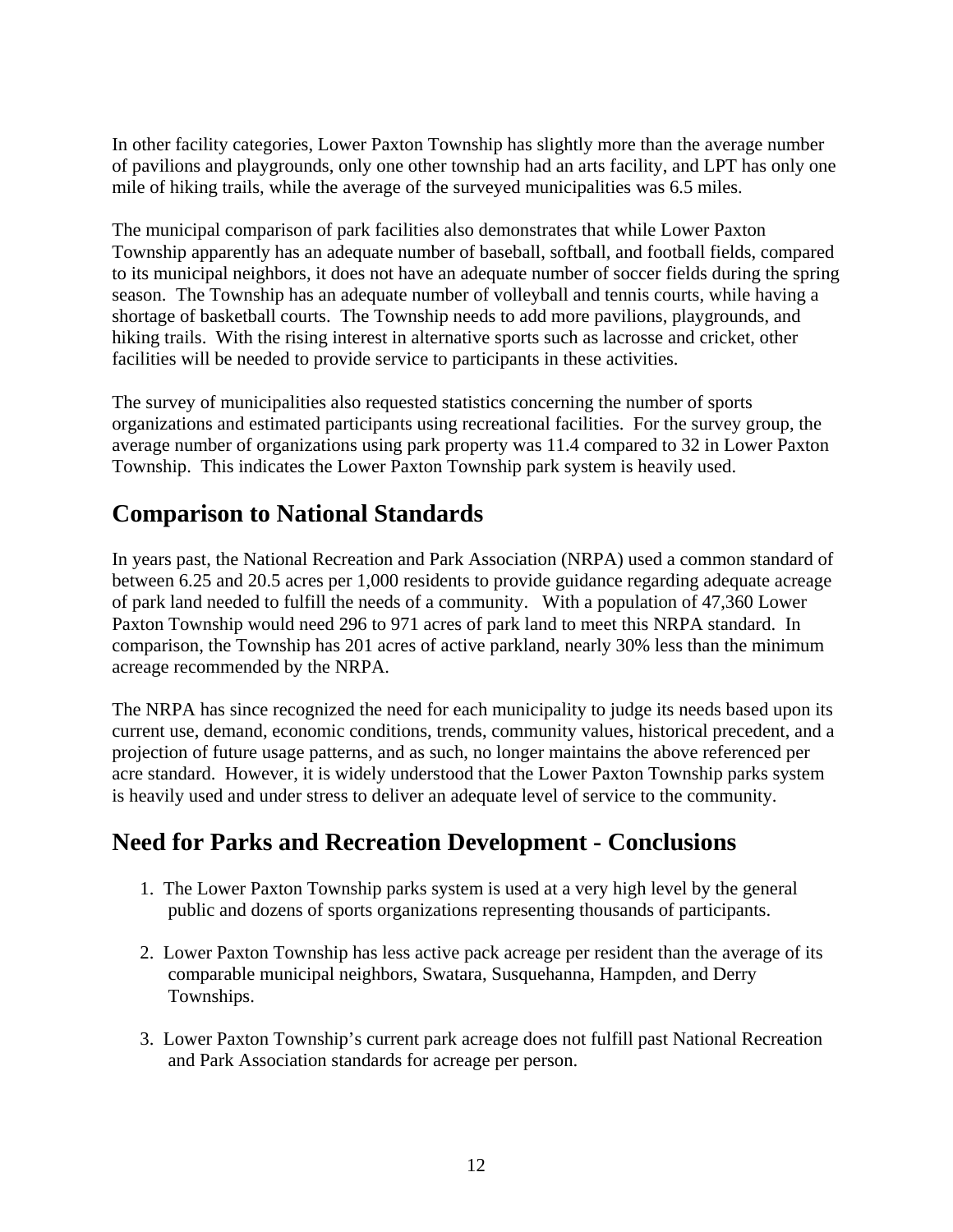- 4. Lower Paxton Township has a much higher number and variety of sports organizations using its park system than any of the other municipalities, even when analyzed on a per person basis.
- 5. In comparison to the populations of the surveyed municipalities, Lower Paxton Township has a comparable number of recreational facilities, such as: baseball, softball, multipurpose, and football fields; tennis and volleyball courts. However, the Township possesses an insufficient number of basketball courts, pavilions, playgrounds, hiking trails, soccer fields (during the spring season), and facilities for new alternative sports.
- 6. The Lower Paxton Township Comprehensive Plan recognizes a need for park development at the George Park (now complete) and Wolfersberger Park sites, and regional parks to be established in the northwest and southeast portions of the Township.
- 7. The Lower Paxton Township Comprehensive Plan noted the need for linear parks (greenways) throughout the Township. This need has been further described and analyzed in the Lower Paxton Township Greenway Plan.
- 8. Opportunities for acquiring park land in Lower Paxton Township are limited because of existing development, current ownership of significant land holdings by developers, and the time frame until the Township reaches build-out status.
- 9. Sports complexes enhance the ability of sports organizations to conduct operations, allowing these organizations to operate from one, instead of multiple, locations. Lower Paxton Township has developed several sports complexes within its park facilities.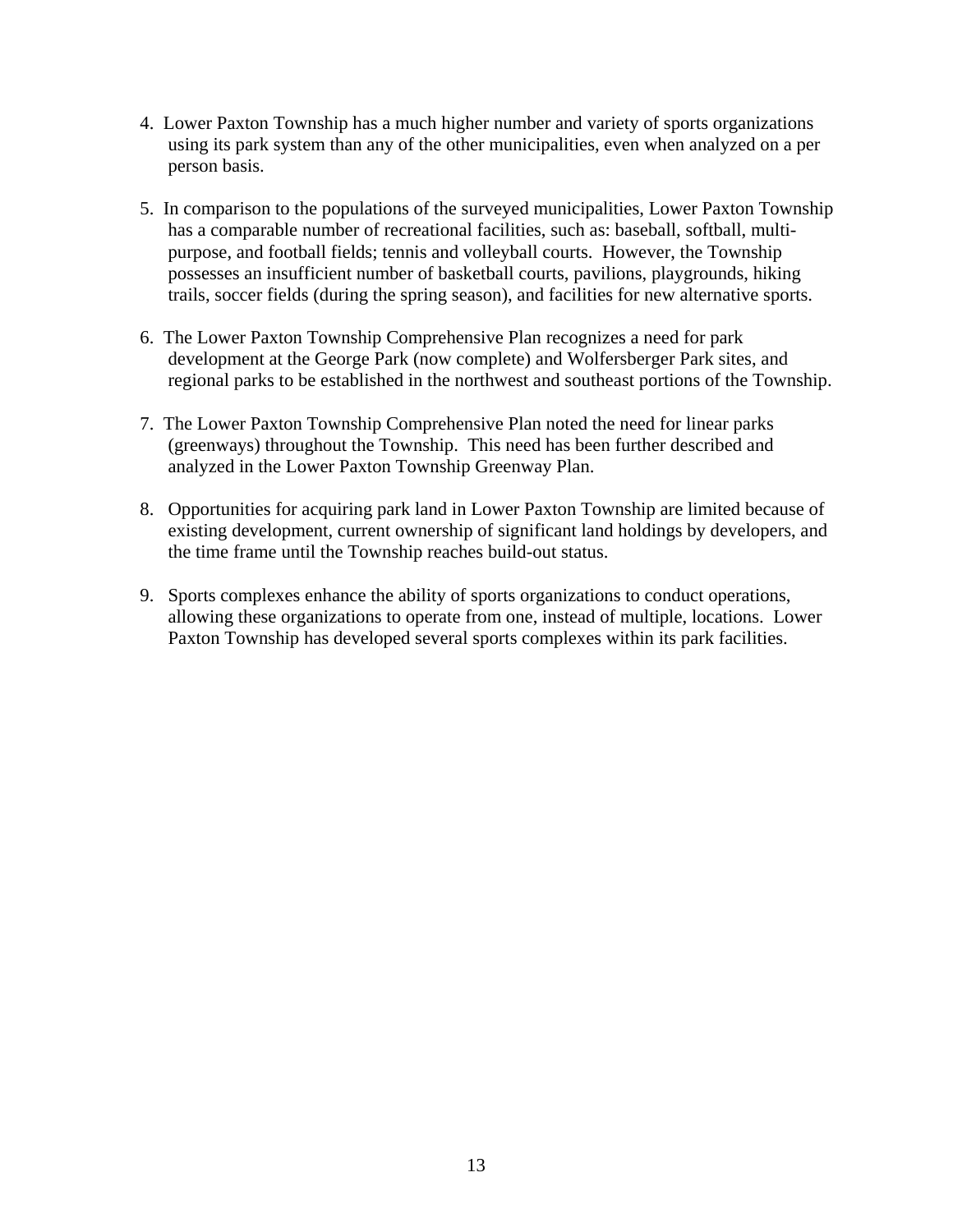### **- Section 3 - Acquisition and Development of Parks and Recreational Facilities**

### **Acquisition of Parkland Through Donation**

Lower Paxton Township welcomes donations of land, facilities, and funds in support of its parks and recreational facilities. This has been demonstrated through the donation of 26 acres along Nyes Road by AMP, Inc., which the Township developed into Thomas B. George, Jr. Park (George Park).

In addition, the Township works actively with community groups to conduct public fundraising for the purpose of providing recreational facilities, such as the Friendship Center, as well as the George Park facilities of Possibility Place Playground and a proposed skatepark.

### **Purchasing/Leasing Parkland**

Since 2000, the Township has purchased, or will soon purchase, the following properties with the intent of development as parks with recreational facilities:

- 11 acres from Tyco, Inc. for George Park.
- 9 acres from Lower Paxton Soccer Association for Ranger Fields.
- 93 acres from Jim Spangler, locally referred to as the Wolfersberger Tract.

Currently, the Township leases property from the Central Dauphin School District for use as parkland with recreational facilities:

- The Central Dauphin East Middle School Football Field (4 acres).
- The ballfields at the Paxtonia Elementary School (10 acres).

In the future, additional leasing opportunities may be investigated, although such arrangements are usually short-term in nature and are therefore considered temporary facilities.

### **Mandatory Dedication of Land and Recreational Facilities**

The usage of park facilities in Lower Paxton Township, described above, indicates the intense, on-going need for additional property for parks and recreational facilities. As residential developments continue to be constructed in the Township, a growing population will add to the existing demand for public recreation opportunities. The following is noted from the recent National Recreation and Park Association (NRPA) publication; Park, Recreation, Open Space and Greenway Guidelines: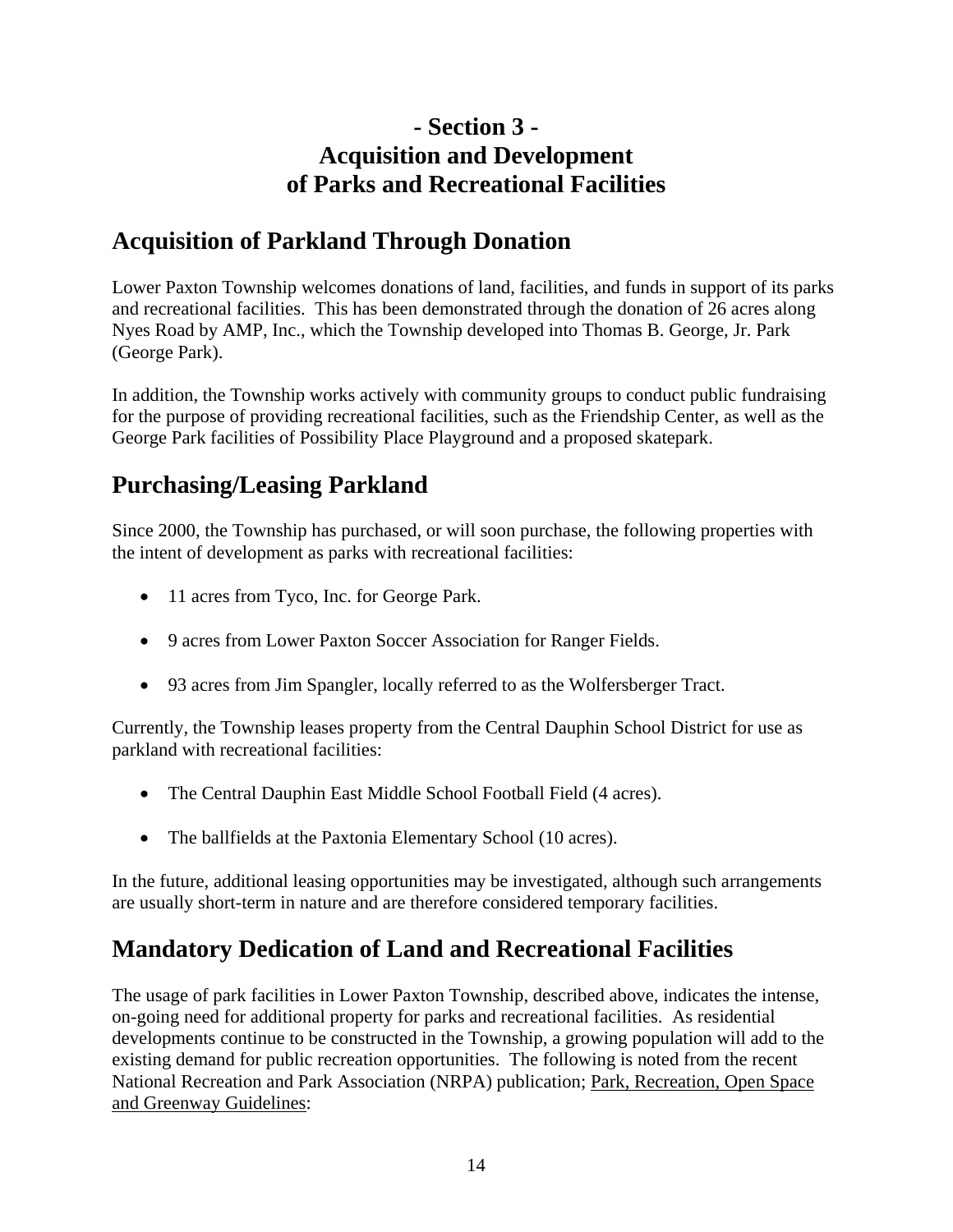"From an acquisition perspective, park system planning is limited by the opportunity to acquire the land before it is used for other purposes. Once the community is developed, acquiring land for park, recreation, open space, and pathway purposes is difficult and expensive. Given this, setting aside adequate land for [a] comprehensive system is perhaps the most difficult part of the planning effort. But it is also the most important element of building flexibility into the system. Having adequate land within a system is the key to long-term flexibility. Without it, a park agency's ability to respond to changing needs becomes limited."

In order to meet existing and future demand for recreation resources, Lower Paxton Township needs to partner with residential developers to provide for the:

- dedication of land for public parks and recreational facilities for every new dwelling unit constructed;
- construction of public parks and recreational facilities;
- provision of private funding in an amount based upon fees-in-lieu for the acquisition of land for use as public parks and recreational facilities; or
- combinations of the above.

### **LPT Goal of 10 Acres of Active Parkland Per 1,000 Residents**

For many years, the NRPA recommended a formula of 6.25 - 10.5 acres per 1,000 people, constituting a "core" system of public parkland. Furthermore, the NRPA standard for a wellrounded system of parks and recreational facilities was a desired acreage of 11.25 - 20.5 per 1,000 persons. More recently, the NRPA's position has been that the amount of parkland that is appropriate will vary from community to community, though the NRPA formulas still provide a general guideline for use in determining a sufficient amount of public parkland to meet citizen demand.

The Lower Paxton Township Parks and Recreation Board believes an accurate comparison of active park land can be made between LPT and Derry and Hampden Townships. Such a comparison indicates a need for significantly more LPT active park land, with these two municipalities possessing roughly .010 acres of active parkland per person (10 acres/1,000) compared to .00424 (4.24 acres/1,000) for LPT.

Because the public demand for park property and recreational facilities in Lower Paxton Township is clearly high and expected to grow with population growth, it is reasonable to conclude that a minimum of 10 acres per 1,000 persons is an appropriate target figure for planning purposes. As such, it is the goal of this Recreation and Park Plan that Lower Paxton Township possesses a minimum of 10 acres of active parkland per 1,000 residents (.010 acres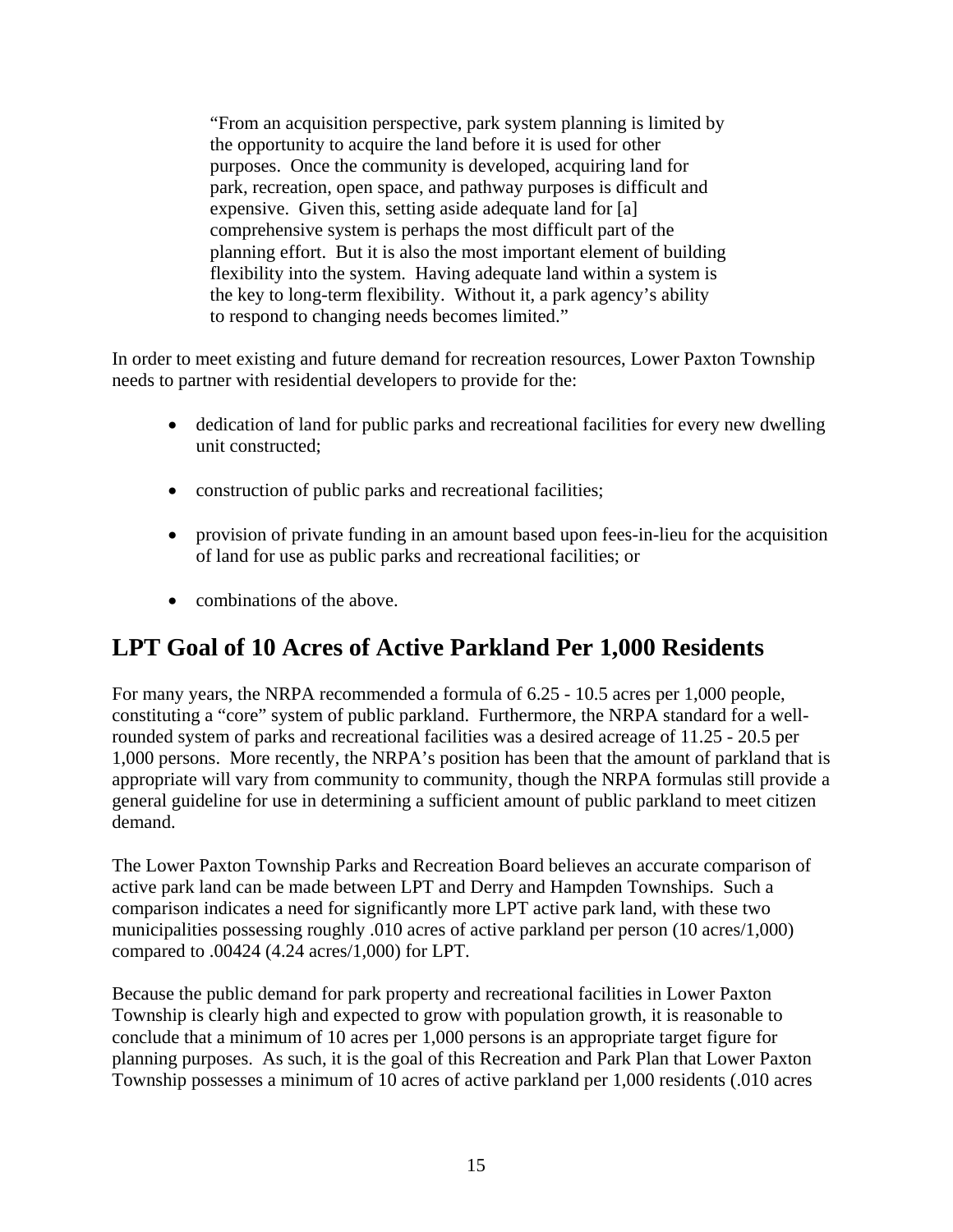per person). As noted in Section 2 of this Plan, LPT currently possesses 4.24 acres per 1,000 residents (.00424 acres per person).

Currently, Lower Paxton Township has 201 acres of active parkland. With a 2010 population of 47,360, a goal of 10 acres of parkland per 1,000 residents indicates that the Township currently should have 473.6 acres of active public parkland. Given this goal for active parkland, LPT has a current deficit of 272.6 acres of active parkland.

The primary goal of this LPT Recreation and Park Plan is to create guidelines and provide direction for recreation programming and park facility development for the next ten years (2012 to 2022). The LPT Comprehensive Plan projects that the Township's population will be 54,000 by 2020. At 10 acres of active parkland per 1,000 residents, the Township should possess 540 acres of active parkland by 2020. Given the goal for active parkland, LPT will have a 2020 deficit of 339 acres of active parkland.

### **Recommendations to Achieve Active Parkland Goal**

This Recreation and Park Plan recommends that Lower Paxton Township achieve its goal of 10 acres of active parkland per 1,000 residents through the following actions:

#### *Municipal Acquisition and Development of Active Parkland***:**

Lower Paxton Township has significant experience in the acquisition and development of land for municipal parks and recreational facilities. The most recent example of such an effort was the acquisition of land through donation and purchase, and then the development of this land as Thomas B. George, Jr. Park. In fact, most of the Township's community park facilities were acquired and developed through such municipal efforts.

This Recreation and Park Plan assumes that Lower Paxton Township will acquire the Wolfersberger Tract and then, develop this site as a municipal park. Such an effort will add an additional 93 acres of active parkland to the Township's inventory of parks and recreational facilities. Should the Township follow through with this assumption, the current deficit of active parkland is reduced from 272.6 to 179.6 acres, and the 2022 deficit is reduced from 339 to 246 acres.

#### *Donation and Right-of-Way Dedication for Active Parkland***:**

In addition to the Wolfersberger Tract, this Recreation and Park Plan assumes that Lower Paxton Township will acquire, through donation and/or right-of-way dedication, another 30 acres for use as active parkland. Such donations and dedications are assumed, in part, through the implementation of the LPT Greenway Plan. Should the Township follow through with this assumption, the current deficit of active parkland (cumulative of new municipal development) is reduced from 179.6 to 149.6 acres, and the 2022 deficit is reduced from 246 to 216 acres.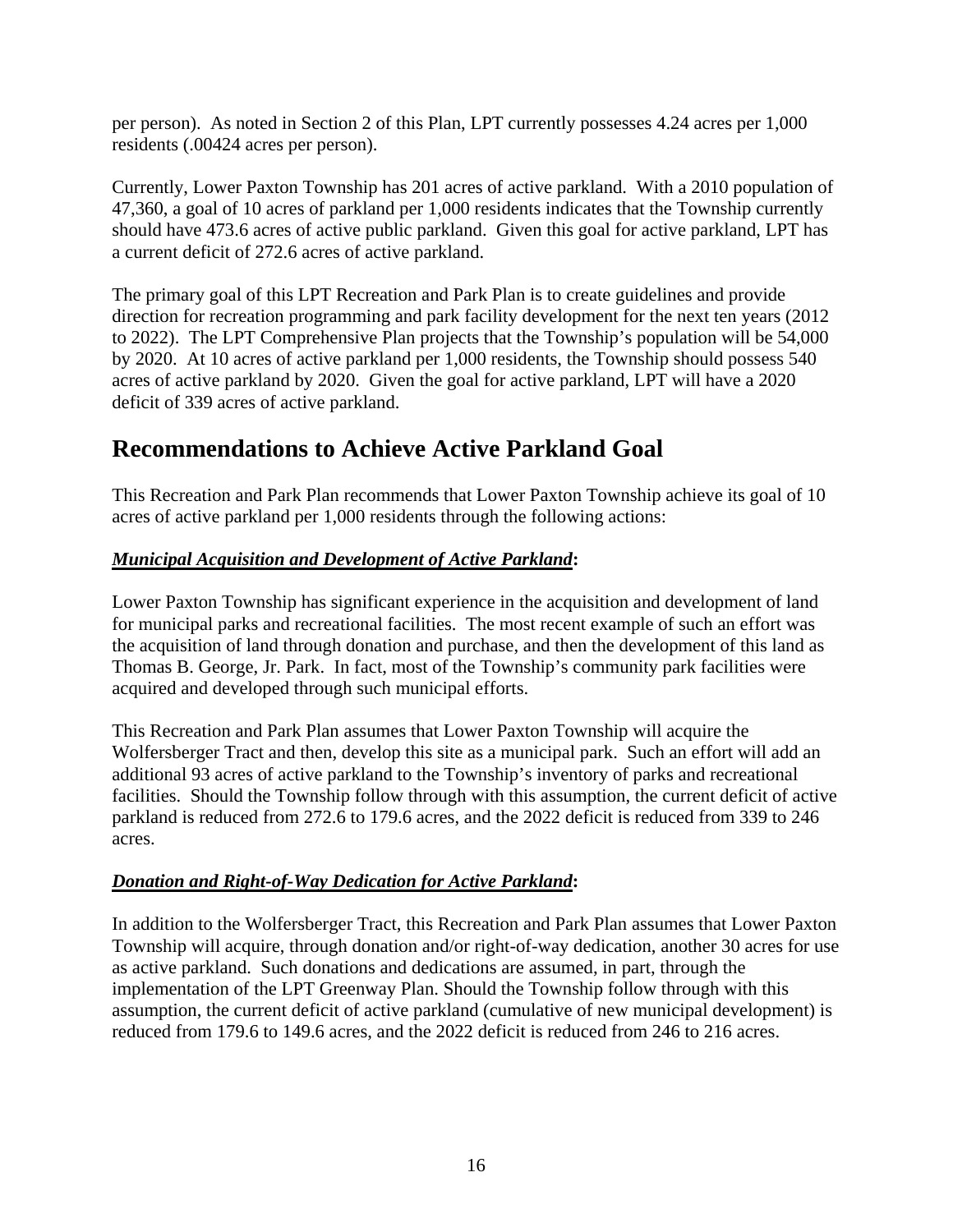#### *Developer Dedication of Land for Parks and Recreation***:**

Lower Paxton Township's population is expected to increase by 6,640 over the next 10 years, from 47,360 in 2010 to 54,000 in 2020. Using the goal of 10 acres of active park land per 1,000 residents, in the year 2020 the additional 6,640 residents will necessitate an additional 66.4 acres of active parkland. These 6,640 residents are expected to occupy 2,826 housing units (residential lot equivalent) based upon 2.35 individuals per housing unit.

Using the above information, this Recreation and Park Plan recommends that residential developers either: 1) dedicate land within a development in an amount equal to **.**0235 acres (1,024 sq. ft.) per dwelling unit (single family residential lot equivalent); or 2) pay a fee-in-lieu of land dedication in accordance with the following formula:

#### *(.0235 acres per dwelling unit X average lot price per acre as determined by the Township = Fee-In-Lieu)*

Further, this Recreation and Park Plan recommends that the choice to dedicate land or to pay a fee-in-lieu of land dedication be a decision that is at the discretion of Lower Paxton Township.

Should the Township follow through with this assumption, the future deficit of active parkland (cumulative of new municipal development; donation and right-of-way dedication) is reduced from 216 to 149.6 acres in 2020. This, of course, assumes that the residential development community provides land or funds to purchase land totaling 66.4 acres by 2020.

Land dedicated by a developer for parks and recreational facilities must be in close proximity to said development to allow for reasonable use by development inhabitants. These acres could be in the form of traditional parks or greenways. The acreage should not have more than one quarter of the property as wetlands, floodplain, or slopes greater than 6%. Other park property dedication specifications can be found in the proposed Mandatory Recreation Dedication Regulations for the Subdivision and Land Development Ordinance, as set forth in an attached appendix.

It must be remembered that whether land is dedicated for parks and recreational facilities or feesin-lieu of dedication are provided, all park facility development costs remain the responsibility of the Township. As such, fee-in-lieu funds may be used to develop land obtained through dedication, thus reducing the Township's ability to realize active park land or fees-in-lieu thereof equivalent to the 66.4 acres expected to be required to meet the needs of population growth.

#### *Developer Dedication of Useable Facilities***:**

As noted above, this Recreation and Park Plan recommends, in part, that residential developers dedicate land within a development in an amount equal to **.**0235 acres (1,024 sq. ft.) per dwelling unit (single family residential lot equivalent). In practical application, the dedication of 1,024 square feet per lot could have unintended and adverse consequences. Specifically, it is not the intent of this Plan for Lower Paxton Township to encourage or accept the dedication of small, limited use, difficult to maintain tracts of land for parks and recreational facilities.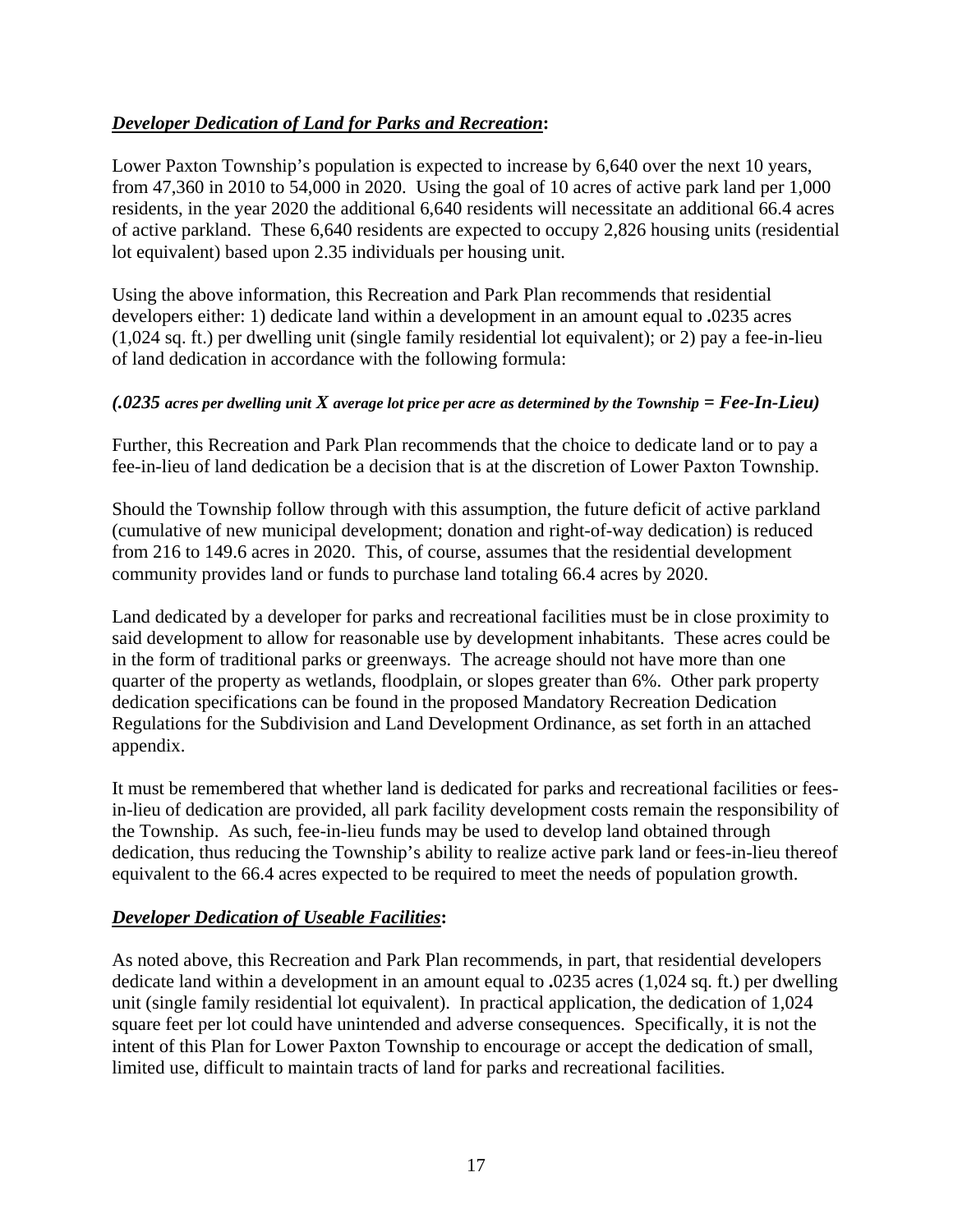To ensure that Lower Paxton Township, through this Recreation and Parks Plan, as implemented by the Subdivision and Land Development Ordinance, encourages and accepts the dedication of usable**,** contiguous, and combined tracts of land for parks and recreational facilities, the following conditions are recommended to be included in the SALDO.

- Should a developer propose the dedication of land that does not abut an existing municipal recreation facility, the amount of land required shall be in an amount equal to .047 acres (2,047 sq. ft.) per dwelling unit (single family residential lot equivalent).
- The increased acreage requirement (.0235 acres per dwelling unit to .047 acres per dwelling) provided for in the above item does not apply to the fee-in-lieu of recreation dedication formula.
- A minimum of 2 acres of land is required for dedication of a free**-**standing park and recreational facility.
- Should a developer, in compliance with the SALDO, be required to provide less than 2 acres of land, and if said land does not abut an existing municipal park and recreational facility, then the Township shall require the payment of a fee-in-lieu of land dedication.
- Nothing within the SALDO shall prohibit a developer from offering land for dedication as a park and recreational facility that is larger in area than that required by said regulations.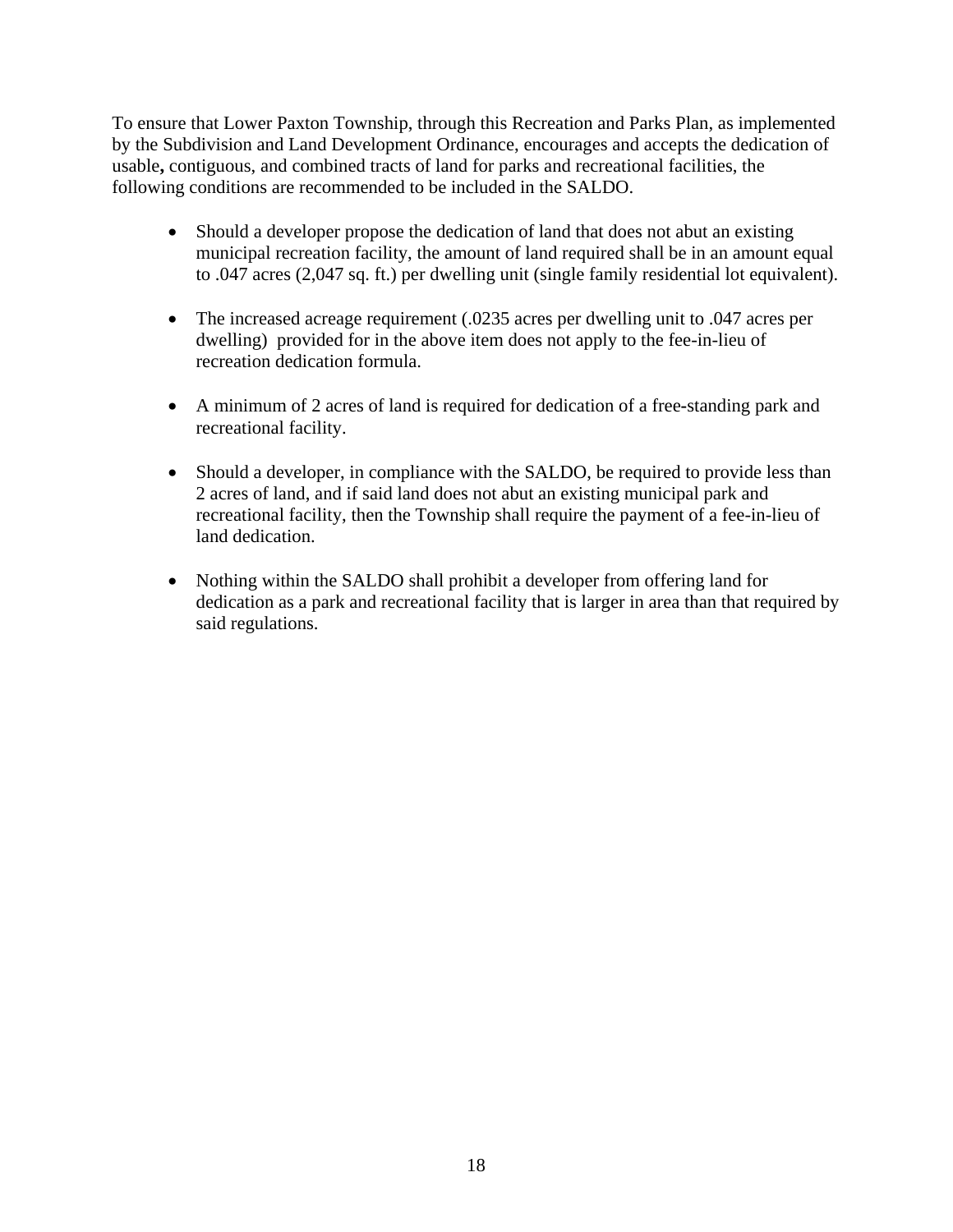# **Appendix: A Municipal Comparison Survey**

May 3, 2007

Dear :

Lower Paxton Township is currently developing a recreation plan. Part of the planning process is to survey other similar municipalities for information on their municipal parks. Your input is desired and will be appreciated.

This survey is designed to be easy to read and answer. Please locate your annual report or other statistics, complete the following questions, and return the survey form to me by May 11, 2007. The results of this survey, once tabulated, will be provided to you.

Thank you very much!

#### **General Information:**

- 1. Name of your municipality \_\_\_\_\_\_\_\_\_\_\_\_\_\_\_\_\_\_\_\_\_
- 2. Current estimated population
- 3. Acres of park land owned or leased by the municipality \_\_\_\_\_\_\_\_\_\_\_\_\_\_\_\_\_\_\_\_\_\_

#### **Of the total acreage, please divide the park land into two categories:**

- 4. Active use parkland \_\_\_\_\_\_\_\_\_\_\_\_\_
- 5. Passive use parkland

*Definitions: Active use parkland is property that is developed and used for sports, play, socialization, hiking and other recreational purposes. Passive use parkland is undeveloped land preserved in its natural state with no recreational facilities of any kind.* 

#### **The following questions concern parks maintenance staff:**

- 6. What department maintains park properties? Parks and Rec. Public Works Other
- 7. If parks maintenance staff members work for the Parks & Recreation Department, indicate the number of: Full-time\_\_\_\_\_\_ Part-time \_\_\_\_\_\_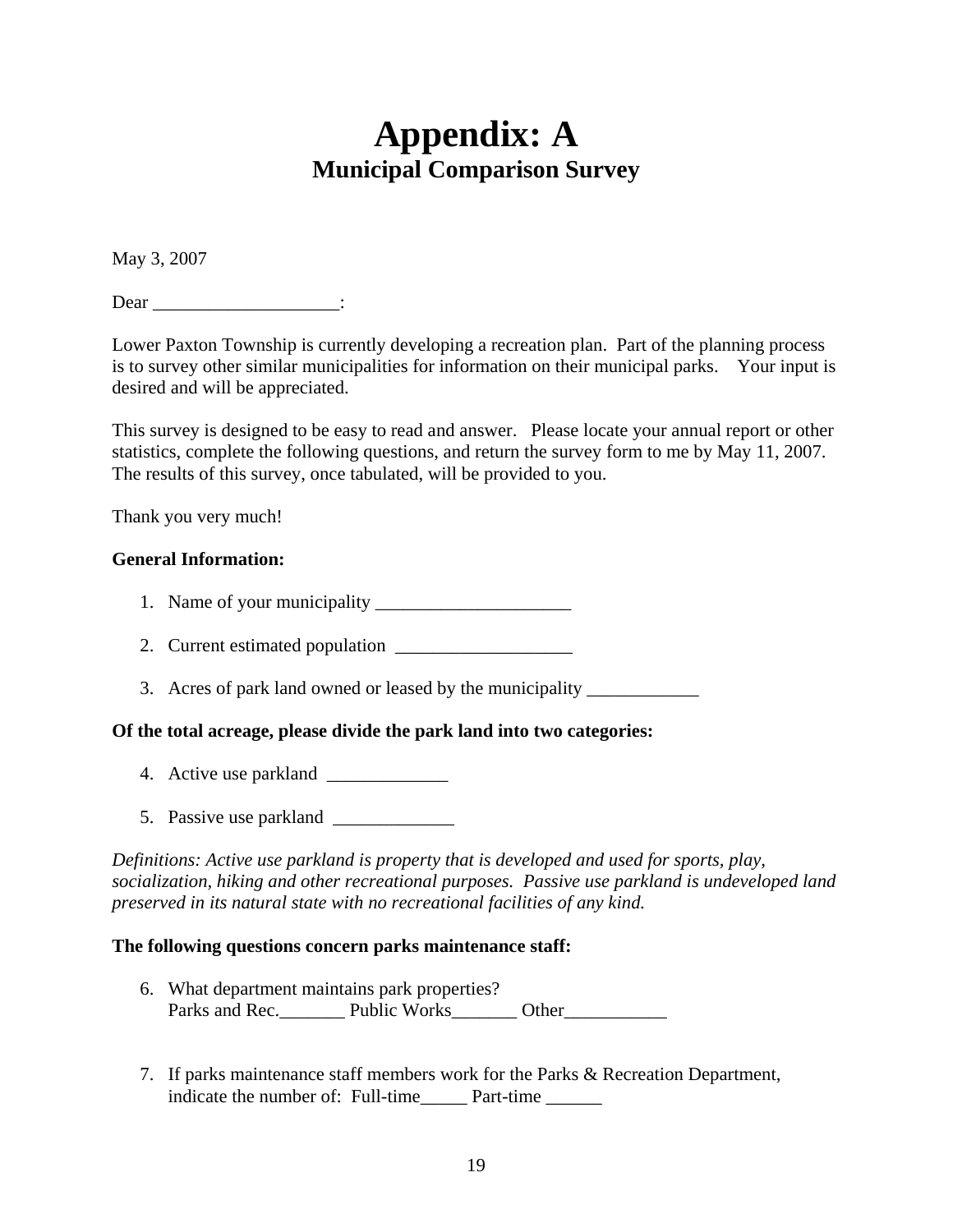8. If parks maintenance staff members work for another department, indicate the number of: Full-time Part-time

#### **Recreation facilities:**

- 9. How many of the following recreation facilities exist within your park system?
	- a. Softball fields \_\_\_\_\_\_\_\_\_
	- b. Baseball fields \_\_\_\_\_\_\_\_\_
	- c. Football fields \_\_\_\_\_\_\_\_\_
	- d. Soccer fields \_\_\_\_\_\_\_\_\_\_
	- e. Multi-purpose fields \_\_\_\_\_\_\_\_\_(ex: combination baseball and soccer)
	- f. Volleyball courts \_\_\_\_\_\_\_\_\_\_
	- g. Basketball courts \_\_\_\_\_\_\_\_\_\_
	- h. Tennis courts \_\_\_\_\_\_\_\_\_\_
	- i. Pavilions
	- j. Playgrounds \_\_\_\_\_\_\_\_\_\_\_
	- k. Arts Facilities\_\_\_\_\_\_\_\_\_\_\_ (ex: amphitheaters, galleries, etc.)
	- l. Hiking Trails (please indicate mileage) \_\_\_\_\_\_\_\_\_miles

\_\_\_\_\_\_\_\_\_\_\_\_\_\_\_\_\_\_\_\_\_\_\_\_\_\_\_\_\_\_\_\_\_\_\_\_\_\_\_\_\_\_\_\_\_\_\_\_\_\_\_\_\_\_\_\_\_\_\_\_\_\_\_\_\_\_\_\_\_\_\_\_

- m. Other  $\qquad (facility type(s)$   $\qquad \qquad$
- 10. What facilities above can be considered accessible according to ADA guidelines?

\_\_\_\_\_\_\_\_\_\_\_\_\_\_\_\_\_\_\_\_\_\_\_\_\_\_\_\_\_\_\_\_\_\_\_\_\_\_\_\_\_\_\_\_\_\_\_\_\_\_\_\_\_\_

#### **Sports Organizations:**

\_\_\_\_\_\_\_\_\_\_\_

\_\_\_\_\_\_\_\_\_\_/\_\_\_\_\_\_\_\_\_\_\_

- 11. Each year, how many youth and adult sports leagues are operated by the Parks and Recreation Department?
- 12. How many total players are registered with these leagues?
- 13. Each year, how many other youth and adult sports organizations use the athletic facilities above?
- 14. If possible, please estimate how many total players these organizations represent.
- 15. How many baseball organizations/players use the baseball fields?
- 16. How many softball organizations/players use the softball fields?
- 17. How many football organizations/players use the football fields? \_\_\_\_\_\_\_/\_\_\_\_\_\_\_\_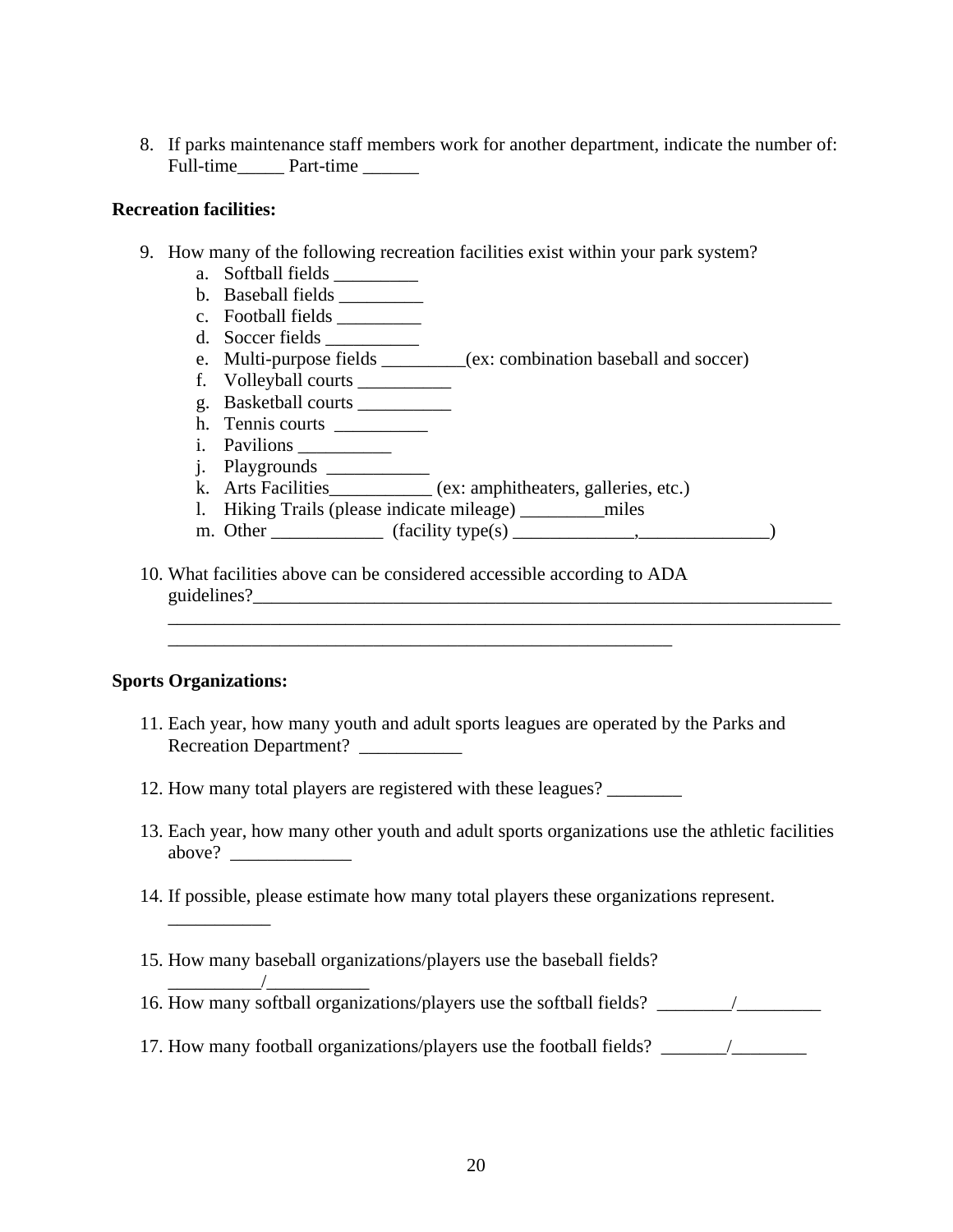18. How many soccer organizations/players use the soccer fields? \_\_\_\_\_\_\_\_\_\_\_\_\_\_\_\_

#### **Please answer the following questions concerning programming and staff:**

- 19. How many recreational activities does the Parks and Recreation Department offer per year? \_\_\_\_\_\_\_\_
- 20. How many participants register/attend the activities per year?
- 21. How are the participants registered? (please circle one or more) walk-in / mail-in / phone / internet / fax
- 22. How many Parks & Recreation Department staff (other than park maintenance staff) are employed annually: : Full-time Part-time

#### **Mandatory Recreation Dedication (Fee-in-Lieu)**

- 25. Do you have an ordinance to mandate the dedication of park land by residential developers? Yes / No
- 26. How much land per dwelling unit is required? \_\_\_\_\_\_\_\_\_\_ sq.ft.
- 27. In lieu of land dedication, what is the fee required per dwelling unit? \$

Thank you for completing this survey. Your information is critical for the proper completion of this recreation plan. Please return to me by May 11, and I will make sure you receive the survey results.

If you have any questions or comments, please contact me at (717) 657-5635.

Sincerely,

Brian W. Luetchford, Director of Parks and Recreation Lower Paxton Township (717) 657-5635 voice (717) 657-5022 fax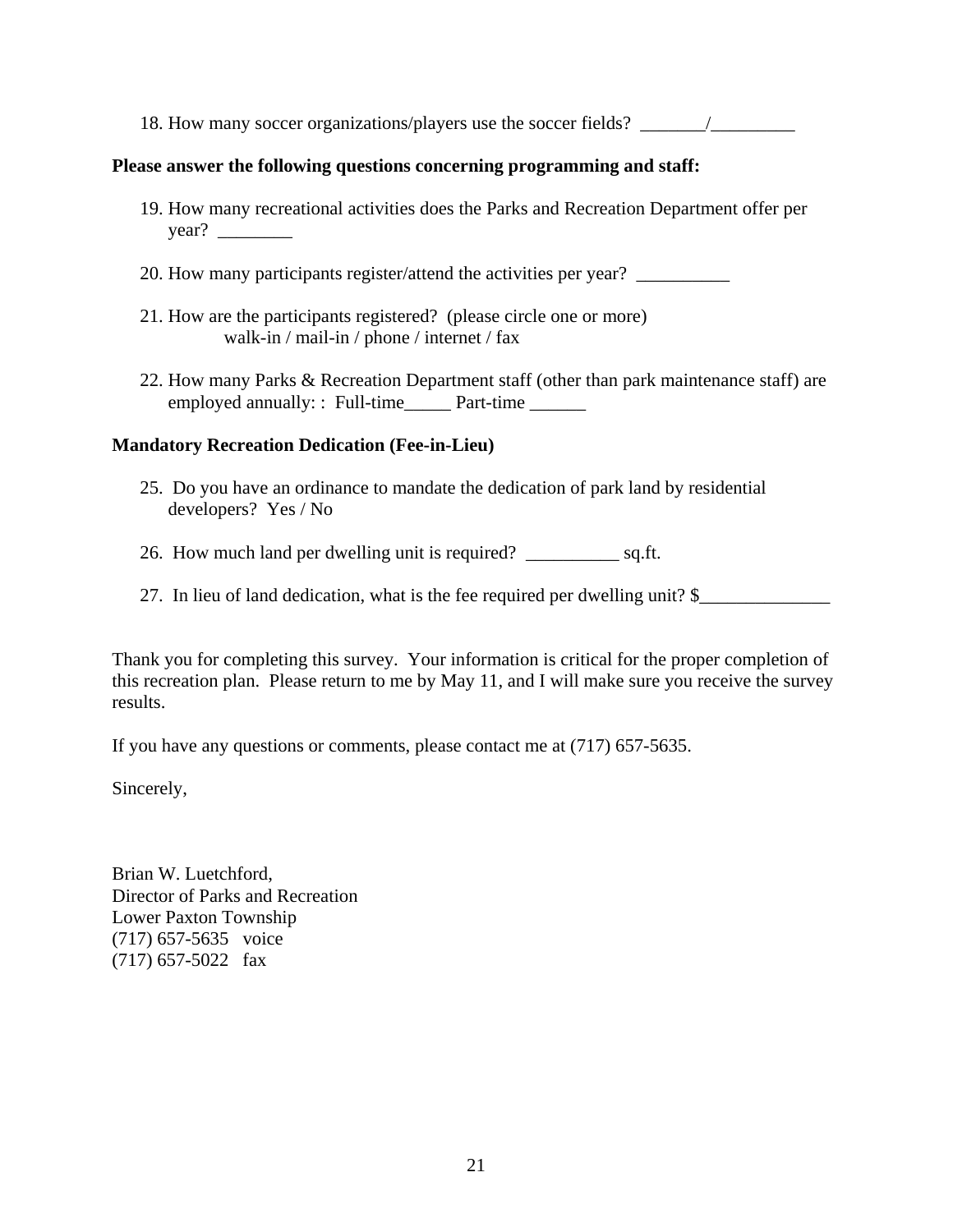# **Appendix: B**

# **Municipal Survey Results**

### **Sports Facility Comparison**

|                      | <b>Derry</b>            | Hampden          | Lower<br><b>Paxton</b>  | Springettsbury | Susquehanna      | <b>Swatara</b>   |
|----------------------|-------------------------|------------------|-------------------------|----------------|------------------|------------------|
|                      |                         |                  |                         |                |                  | With             |
|                      |                         |                  |                         |                |                  | Baseball         |
| <b>Softball</b>      | 5                       | $\overline{4}$   | 10                      | 1              | 4                | Fields           |
|                      |                         |                  |                         |                |                  |                  |
| <b>Baseball</b>      | 8                       | 11               | 14                      | $\overline{7}$ | 6                | 10               |
|                      |                         |                  |                         |                |                  |                  |
| Football             | 0                       | $\pmb{0}$        | 1                       | 1              | $\overline{2}$   | $\overline{2}$   |
|                      |                         |                  |                         |                |                  |                  |
| <b>Soccer</b>        | $\overline{\mathbf{4}}$ | 12               | $\overline{7}$          | 6              | $\bf 8$          | 3                |
|                      |                         |                  |                         |                |                  |                  |
| <b>Multipurpose</b>  | 4                       | $\pmb{0}$        | $\bf 8$                 | $\overline{2}$ | 1                | $\mathbf{3}$     |
|                      |                         |                  |                         |                |                  |                  |
| Volleyball           | 3                       | $\overline{2}$   | $\overline{\mathbf{4}}$ | 3              | 1                | $\overline{2}$   |
|                      |                         |                  |                         |                |                  |                  |
| <b>Basketball</b>    | 3                       | $\overline{c}$   | 11.5                    | 12             | $\bf 8$          | 10               |
|                      |                         |                  |                         |                |                  |                  |
| <b>Tennis</b>        | $\overline{7}$          | 10               | 14                      | 6              | $\overline{2}$   | 8                |
|                      |                         |                  |                         |                |                  |                  |
| <b>Pavilions</b>     | 8                       | 6                | 11                      | 11             | $\boldsymbol{9}$ | 8                |
|                      |                         |                  |                         |                |                  |                  |
| <b>Playgrounds</b>   | 5                       | 5                | 10                      | 10             | 11               | 10               |
|                      |                         |                  |                         |                |                  |                  |
| <b>Arts Facility</b> | $\boldsymbol{0}$        | $\boldsymbol{0}$ | $\pmb{0}$               | 1              | $\boldsymbol{0}$ | $\boldsymbol{0}$ |
|                      | 22                      |                  |                         |                |                  |                  |
| <b>Hiking Trails</b> | miles                   | 2.75 miles       | 1 mile                  | 5 miles        | 2 miles          | 1 mile           |
|                      |                         |                  |                         |                |                  |                  |
| <b>Other Listed</b>  | $\mathbf 0$             | 1                | 1                       | $\pmb{0}$      | $\boldsymbol{2}$ | $\pmb{0}$        |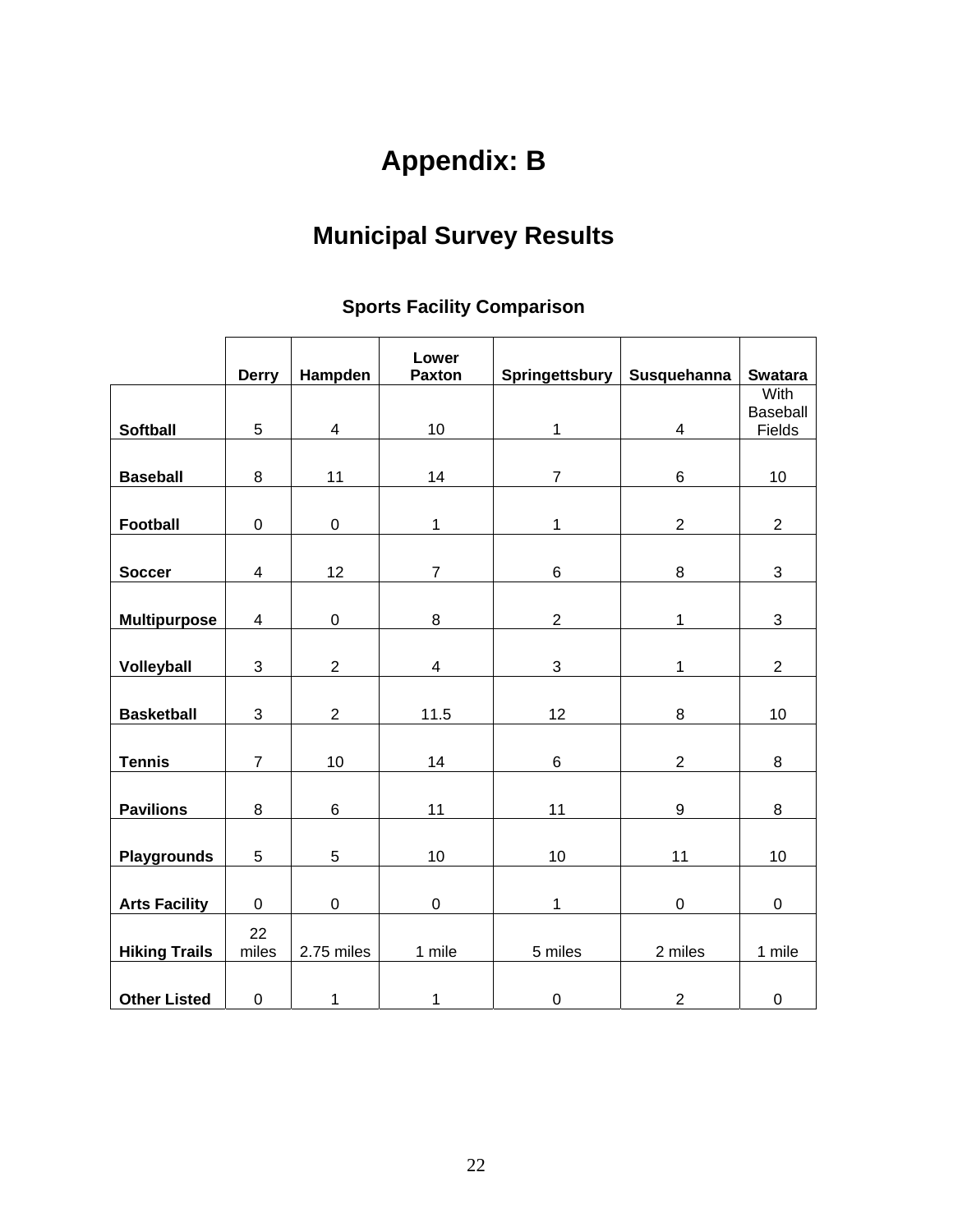## Recreational Planning Surveys -Sports Organizations

| <b>Municipality</b> | Parks &<br><b>Rec</b><br><b>Operated</b><br>Youth<br><b>Adult</b><br><b>Sports</b><br>League | <b>Other Sports</b><br><b>Organizations</b><br>that use the<br>facilities | <b>Baseball</b><br><b>Organization/Players</b> | <b>Softball</b><br>Organization/<br><b>Players</b> | <b>Football</b><br>Organization/<br><b>Players</b> | <b>Soccer</b><br><b>Organization/Players</b> | <b>Other</b><br><b>Organizations</b>                                   |
|---------------------|----------------------------------------------------------------------------------------------|---------------------------------------------------------------------------|------------------------------------------------|----------------------------------------------------|----------------------------------------------------|----------------------------------------------|------------------------------------------------------------------------|
|                     |                                                                                              |                                                                           |                                                |                                                    |                                                    |                                              |                                                                        |
|                     | 0                                                                                            | 9                                                                         | 2 Org.                                         | 1 Org.                                             | 0                                                  | 1 Org.                                       | Lacrosse                                                               |
| <b>Derry</b>        |                                                                                              | 3500 Players                                                              | 1000 Players                                   | 350 Players                                        |                                                    | 1100 Players                                 | 135 Players                                                            |
| Hampden             | 0                                                                                            | 12<br>2500-3000<br>Players                                                | 2 Org.                                         | 3 Org.                                             | 0                                                  | 3 Org.                                       | None Listed                                                            |
|                     | 0                                                                                            | 10                                                                        | 2 Org                                          | 1 Org.                                             | 1 Org.                                             | 3 Org.                                       | Rugby                                                                  |
| Springettsbury      |                                                                                              | 2000+ Players                                                             | 800 Players                                    | 50 Players                                         | 4000 Players                                       | 600+ Players                                 | 20+ Players                                                            |
|                     | 0                                                                                            | 12                                                                        | 2 Org.                                         | 6 Org.                                             | 1 Org.                                             | 1 Org.                                       |                                                                        |
| Susquehanna         |                                                                                              | 1500+ Players                                                             | 150 Players                                    | 500 Players                                        | 250 Players                                        | 600 Players                                  | None Listed                                                            |
|                     | 4 Org.                                                                                       | 10                                                                        | 6 Org.                                         | 1 Org.                                             | 1 Org.                                             | 1 Org,                                       |                                                                        |
| <b>Swatara</b>      | 2300<br>Players                                                                              | 1000 Players                                                              | 1200 Players                                   | 150 Players                                        | 150 Players                                        | 500 Players                                  | None Listed                                                            |
| <b>Lower Paxton</b> | 4 Org.                                                                                       | 32                                                                        | 6 Org.                                         | 16Org.                                             | 2 Org.                                             | 4 Org.                                       | 4 Org-1 each<br>Handball,<br>Frisbee,<br><b>Tennis Field</b><br>Hockey |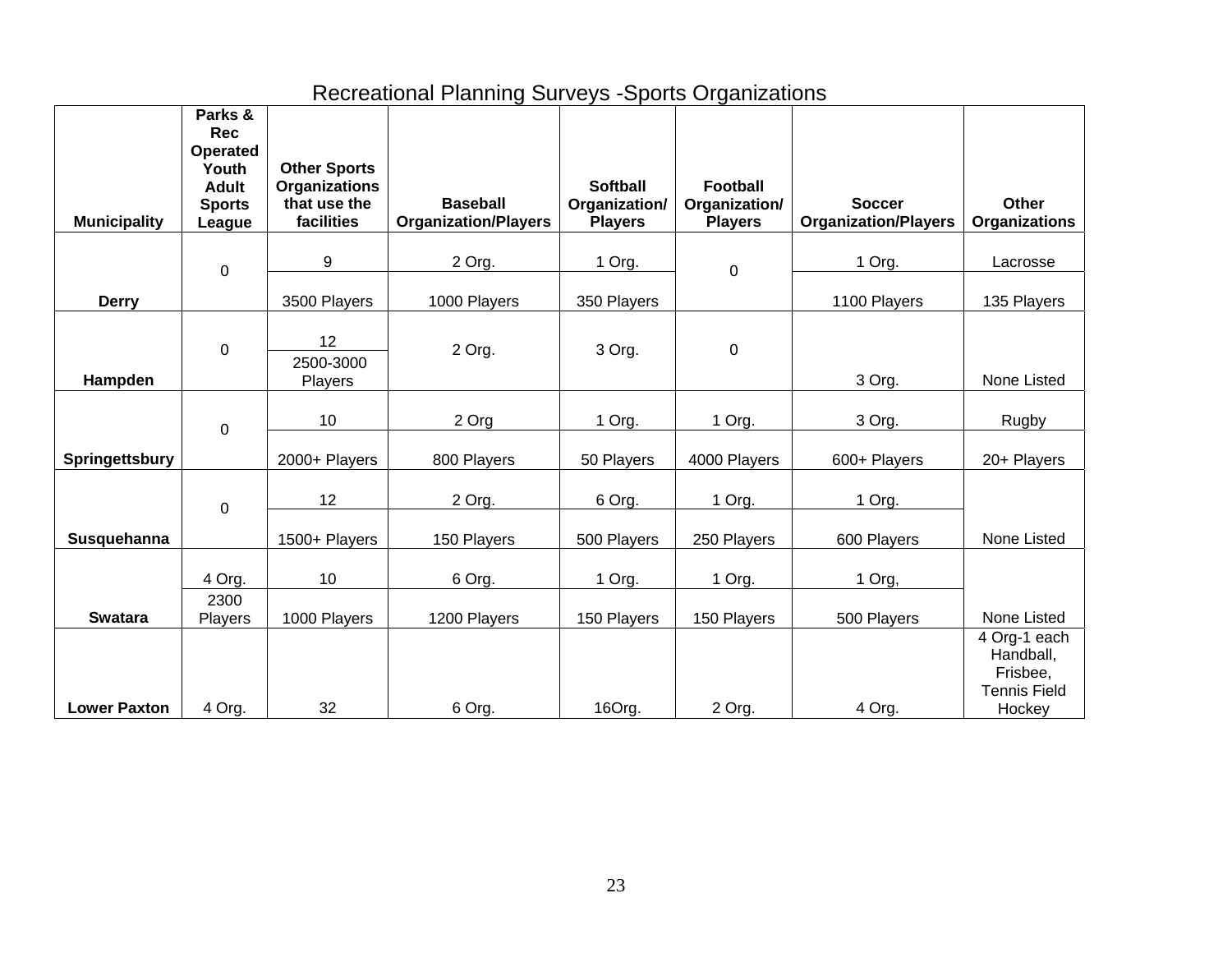## Recreational Planning Surveys - Fee-in-Lieu

|                                                                                                         | <b>Derry</b><br><b>Township</b> | Hampden        | Springettsbury | Susquehanna | <b>Swatara</b> | <b>Lower Paxton</b>                                                                       |
|---------------------------------------------------------------------------------------------------------|---------------------------------|----------------|----------------|-------------|----------------|-------------------------------------------------------------------------------------------|
| Do you have an<br>lordinance to mandate<br>the dedication of park<br>land by residential<br>developers? | Yes.                            | N <sub>o</sub> | <b>Yes</b>     | Yes         | <b>Yes</b>     | Yes                                                                                       |
| How much land per<br>dwelling is required?                                                              | 10 acres per<br>1,000 persons   |                |                |             |                | 1,500 sq. ft.<br>(single family<br>home), 20% of<br>total area (multi-<br>family housing) |
| In lieu for land<br>dedication, what is the<br>fee required per<br>dwelling unit?                       | \$900                           | \$1,000        | \$1,032        | \$2,500     | \$900          | \$2,300                                                                                   |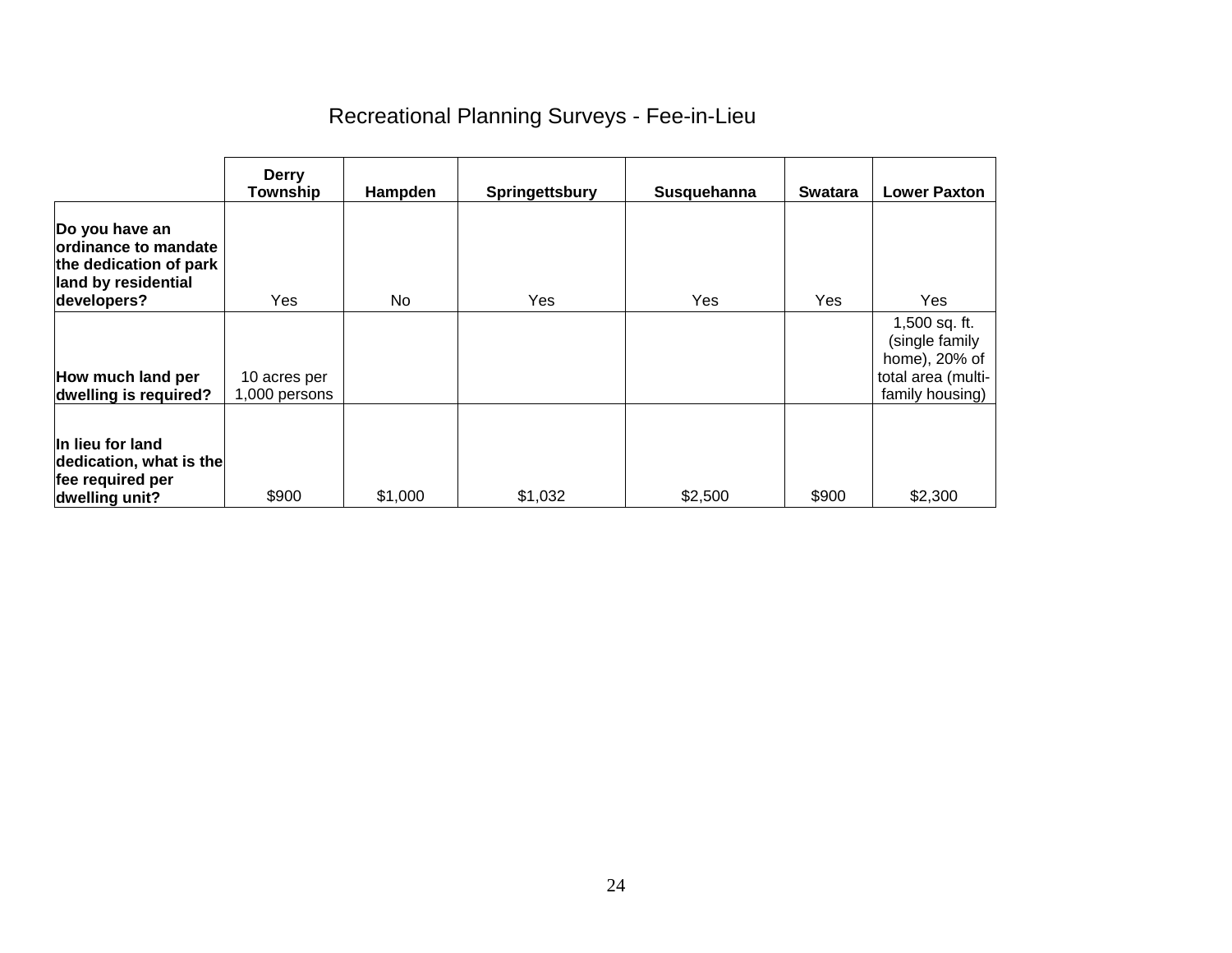|  |  |  | <b>Recreational Planning Surveys - Recreational Activities</b> |  |
|--|--|--|----------------------------------------------------------------|--|
|--|--|--|----------------------------------------------------------------|--|

|                                                                                                       | <b>Derry</b><br>Township           | Hampden                                             | Springettsbury                          | Susquehanna                     | <b>Swatara</b>                                     | <b>Lower Paxton</b>                  |
|-------------------------------------------------------------------------------------------------------|------------------------------------|-----------------------------------------------------|-----------------------------------------|---------------------------------|----------------------------------------------------|--------------------------------------|
| How many recreational activities<br>does the Parks and Recreation<br>Department offer per year?       | $465+$                             | 220                                                 | $200+$                                  | 80                              | 49                                                 | 600                                  |
| How many participants<br>register/attend the activities per<br>year?                                  | $6,000+$                           | 2,500                                               | $30,000+$                               | 1,200                           | Average<br>class:<br>$10 - 20$<br>people<br>(@735) | 15,782                               |
| How are participants registered?                                                                      | walk-in<br>mail-in<br>phone<br>fax | walk-in<br>mail-in<br>phone<br>internet             | walk-in<br>mail-in<br>phone<br>internet | walk-in<br>mail-in<br>phone     | phone                                              | walk-in<br>mail-in<br>phone          |
| <b>How many Parks and Recreation</b><br>(other than park maintenance<br>staff) are employed annually? | 141<br>5 full time                 | 105<br>5 full time,<br>136 par time   100 part time | 30<br>All part time                     | 4<br>3 full time<br>1 part time | full time                                          | 341<br>11 full time<br>288 part time |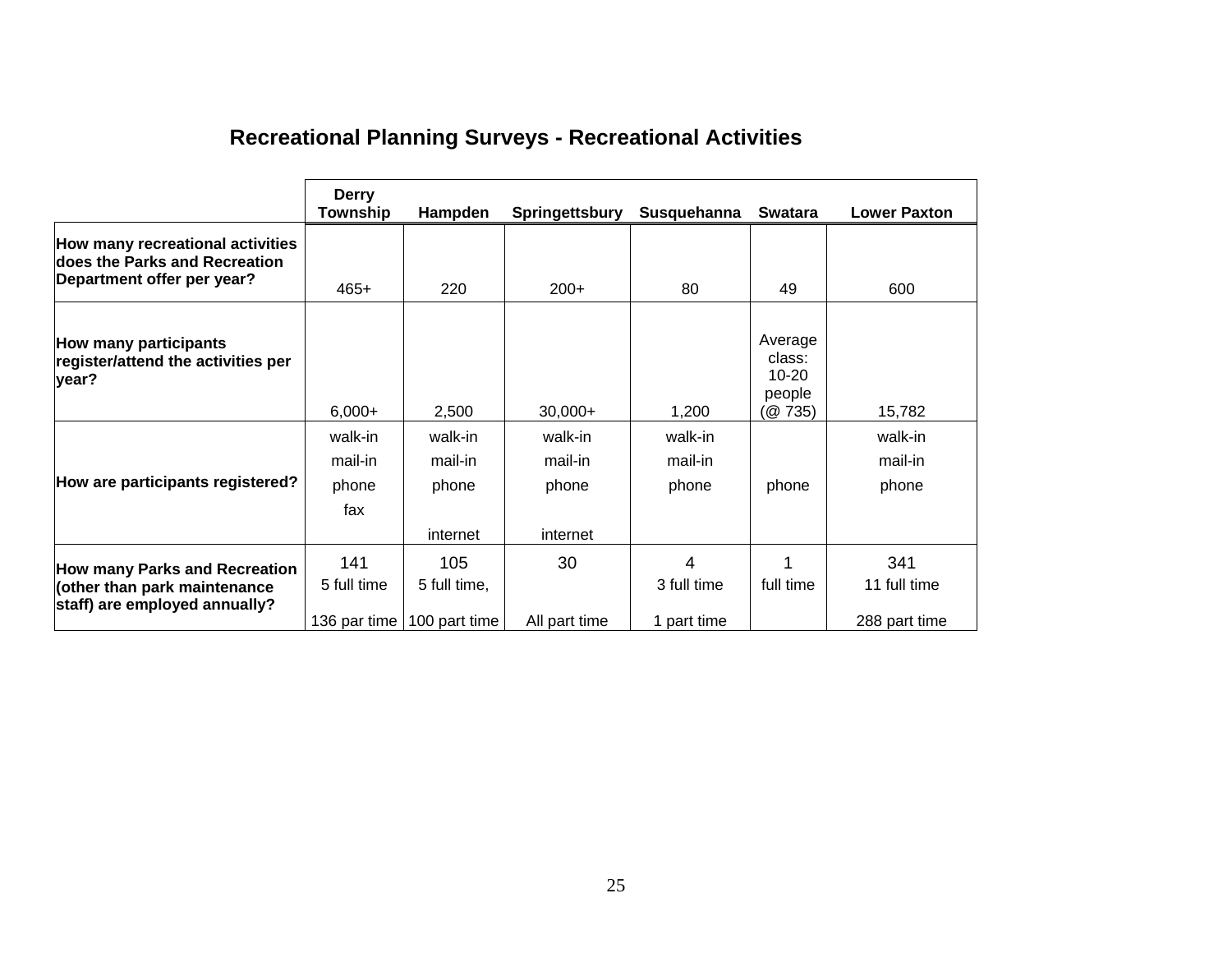## Recreational Planning Surveys - Recreation Facilities

| <b>Municipality</b> | <b>Softball</b><br><b>Fields</b> | <b>Baseball</b><br><b>Fields</b> | <b>Football</b><br><b>Fields</b> | <b>Soccer</b><br><b>Fields</b> | Multi-<br><b>Purpose</b><br><b>Fields</b> | Volley-<br>ball<br><b>Courts</b> | <b>Basket-</b><br>ball<br><b>Courts</b> | <b>Tennis</b><br><b>Courts</b> | <b>Pavilions</b> | Play-<br>grounds | <b>Arts</b><br><b>Facilities</b> | <b>Hiking</b><br><b>Trails</b> | Other                                      | <b>ADA</b><br><b>Accessible</b><br><b>Facilities</b>                         |
|---------------------|----------------------------------|----------------------------------|----------------------------------|--------------------------------|-------------------------------------------|----------------------------------|-----------------------------------------|--------------------------------|------------------|------------------|----------------------------------|--------------------------------|--------------------------------------------|------------------------------------------------------------------------------|
| Derry               | 5                                | 8                                | $\mathbf 0$                      | 4                              | 4                                         | 3                                | 3                                       | $\overline{7}$                 | 8                | 5                | $\pmb{0}$                        | 22 mi.                         | $\mathbf 0$                                | <b>Bike/Ped</b><br>Trails,<br>Playgrounds                                    |
| Hampden             | 4                                | 11                               | $\mathbf 0$                      | 12                             | $\mathbf 0$                               | $\mathbf{2}$                     | $\overline{2}$                          | 10                             | 6                | 5                | 0                                | 2.75<br>mi.                    | Outdoor<br>Pool                            | Pool                                                                         |
| Springettsbury      | -1                               | $\overline{7}$                   | и                                | 6                              | 2                                         | 3                                | 12                                      | 6                              | 11               | 10               | 1                                | 5 mi.                          | $\mathbf 0$                                | Majority of<br>facilities ADA<br>accessible;<br>still making<br>improvements |
| Susquehanna         | 4                                | 6                                | $\overline{2}$                   | 8                              | -1                                        | 1                                | 8                                       | 2                              | 9                | 11               | 0                                | 2 mi.                          | $\overline{2}$<br>Walking<br><b>Trails</b> | All facilities                                                               |
| Swatara             | Within<br>Baseball<br>Fields     | 10                               | $\overline{2}$                   | $\mathbf{3}$                   | 3                                         | $\overline{2}$                   | 10                                      | 8                              | 8                | 10               | 0                                | 1 mi.                          | 0                                          | All facilities                                                               |
| Lower Paxton        | 10                               | 14                               | $\overline{2}$                   | 6                              | 8                                         | 6                                | 11                                      | 14                             | 11               | 10               | 0                                | mi.                            | 1<br>Comm.<br>Center                       | Most                                                                         |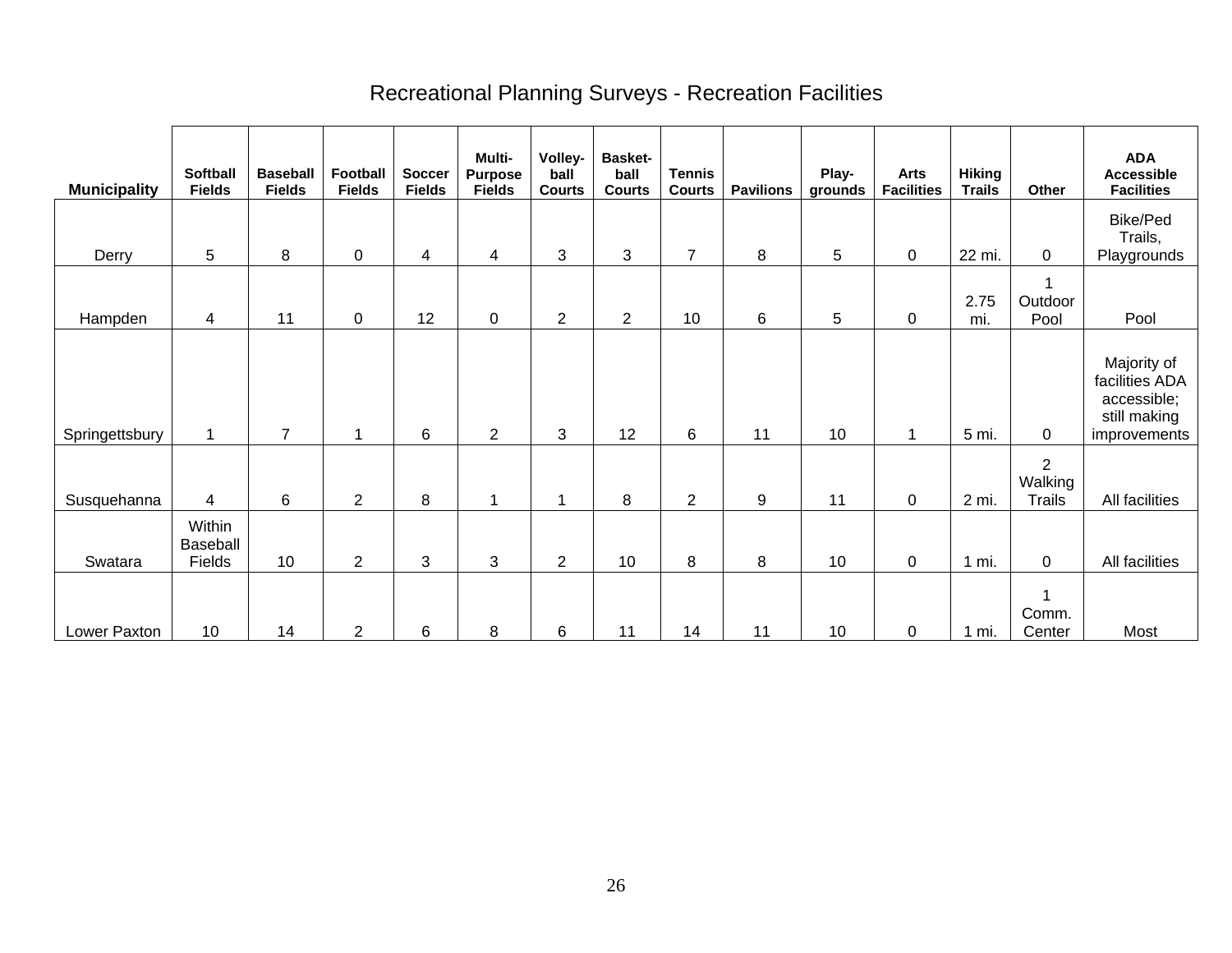# **Appendix: C Greenway Plan Summary**

**Lower Paxton Township Greenway Plan Executive Summary** 

 The Lower Paxton Township Greenway Plan proposes both a series of bicycle and pedestrian improvements that will provide various transportation and recreation opportunities in the Township, and modifications to existing ordinances to provide additional protection to the Township's natural resources. This plan builds upon the recommendations set forth in the Township's Comprehensive Plan, and will establish links between neighborhood developments and greenway destination points such as local and regional parks, schools, community & commercial destinations, and other trails beyond the township boundaries.

 The Greenway Plan accomplishes the project goals of inventorying the existing "gray" and "green" infrastructure from this and other previously published reports into a geographic information system (GIS) database; analyzing that information to identify the opportunities and constraints for greenway development; and identifying the appropriate trail types for each of the preferred trail routes.

Public participation included three public meetings, four study committee meetings, and a number of key person interviews held over a seven-month period from November 2006 through June 2007. All meetings were well attended and the input received from Township residents at those meetings had major impacts to the plan. This input resulted in prioritizing the proposed trail routes and bicycle / pedestrian facilities to be first implemented at the "neighborhood" level in order to have the most benefit for the majority of Township residents.

The most important benefit of a trails & greenway system is the opportunity these facilities can provide towards bettering the community's general health and well being through regular physical activity. The opportunity for physical activity that trails & greenway related facilities provide not only fights obesity and related diseases, but also results in reduced health care costs, increased work productivity, and improved longevity for the community as a whole. Other benefits include enhanced property values and environmental education opportunities.

#### **Proposed Improvements**

 The Greenway Plan includes the following proposed bicycle and pedestrian improvements to be implemented primarily within new residential land developments and within existing public rights-of-way:

- Neighborhood Off-Road Trails;
- Neighborhood Bikeway and Walkway Connections;
- Township Off Road Trails;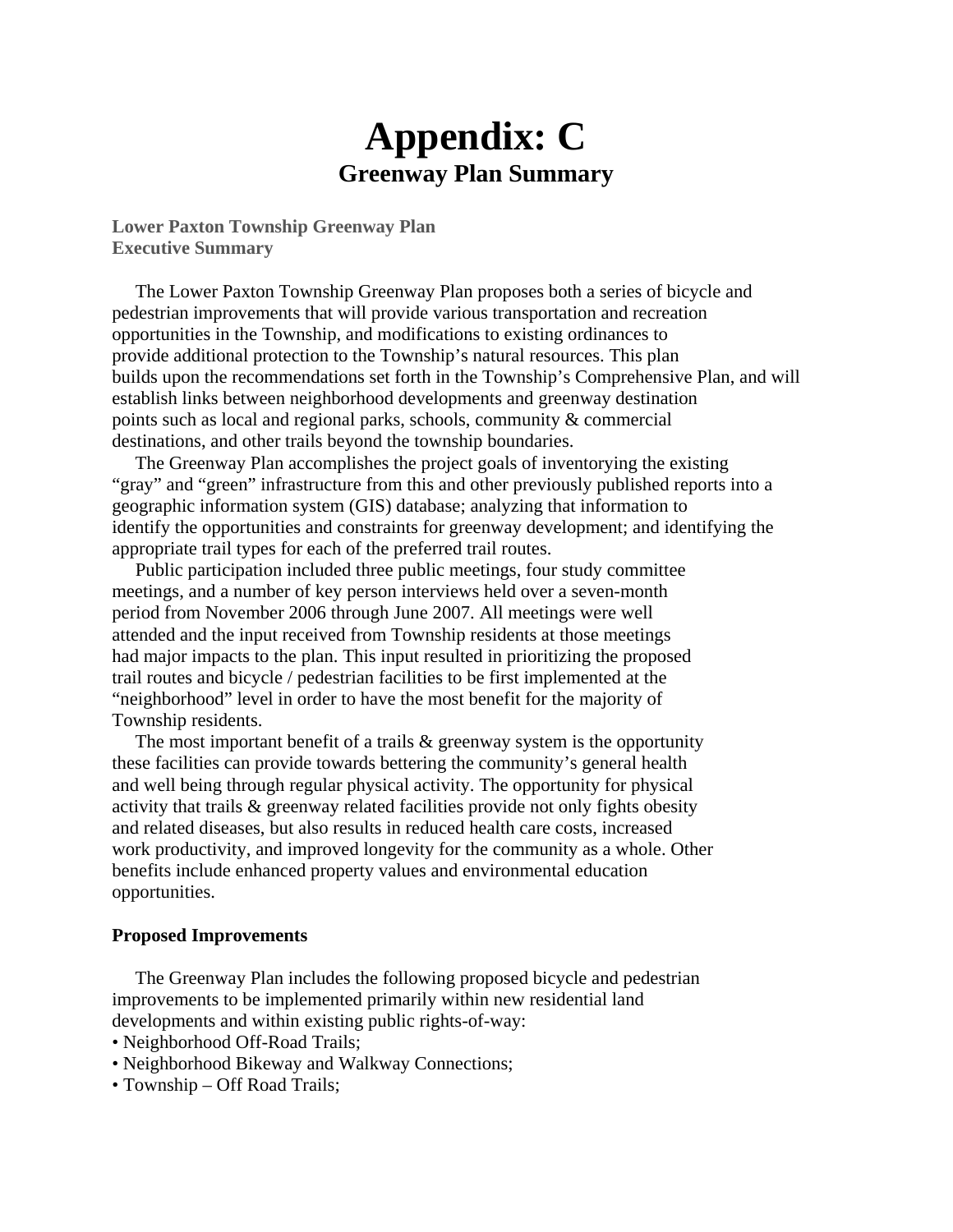- Township On-Road Cycling Routes; and,
- Intersection Improvements.

 The estimated total cost for these improvements totals \$14.1 million, however it is envisioned that the majority of improvements will be funded through land development and roadway improvement projects. The remainder can be obtained at a minimal cost to the Township if properly leveraged through a number of potential funding sources outlined in the report.

#### **General Plan Recommendations**

- Adopt this Greenway Plan as an addendum to the Township Comprehensive Plan;
- Ensure that the proposed improvements within this plan are included in all new land development and roadway improvement projects;
- The Township must use its municipal funds to leverage additional grant funding from state and federal sources; and,
- Adopt a Riparian Corridor Conservation Overlay Zoning District to provide "protective" greenways that have the potential to preserve long corridors of natural land or sensitive features and serve as a placeholder for future trail plans.

#### **Implementation Priorities**

- 1. Construct a 'Safe Routes to School' demonstration project. This process is underway with the Township having submitted a DCNR Development Grant application in April 2007;
- 2. Complete the Neighborhood bikeway and sidewalk connections along existing roadway corridors between neighborhoods and destinations;
- 3. Complete the Neighborhood off-road connections;
- 4. Prepare Feasibility Studies / Master Plans for the Off-Road trail connections along stream corridors; and,
- 5. Keep an eye on the opportunities to provide connections to regional trails and/or bikeway systems beyond Township borders.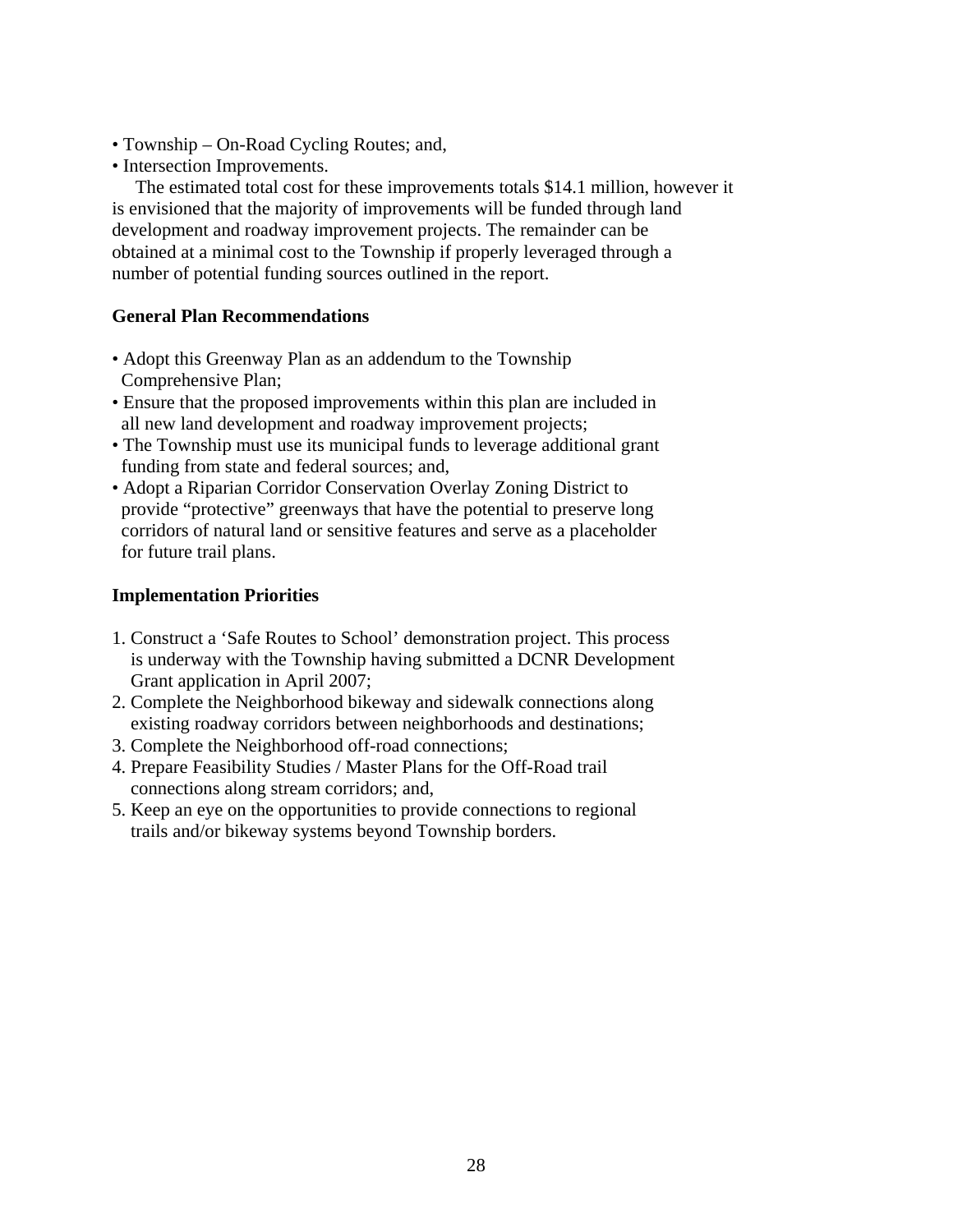# **Appendix D Subdivision and Land Development Regulations Proposed Mandatory Recreation Dedication Amendments**

#### **§ 180.522 Dedication of Recreation Land & Fee Requirements**

- A. Applicability and Intent All residential subdivision and/or land development applications submitted to the Township under this Ordinance shall provide for suitable and adequate recreation space in order to:
	- 1. Ensure recreation areas and facilities are adequate to serve the residents of the Township.
	- 2. Maintain consistency with the conclusions and recommendations in the Township's Recreation *and Park* Plan, the Township's Greenway Plan and consistency with the Township's Comprehensive Plan regarding recreation.
	- 3. Ensure that all residents have the opportunity to engage in varied recreation activities which includes passive and active forms of recreation.
	- 4. Reduce the increasing user pressure on existing recreation areas and facilities.
	- 5. Reduce the possibility of overburdening the Township with the development and maintenance of many small, randomly placed recreation areas.
	- 6. Ensure parks and open spaces are designed to conserve sensitive natural features and are properly integrated into the community.
- B. Land Dedication versus Fee in Lieu The Planning Commission and the Parks and Recreation Board shall recommend to the Board of Supervisors whether a land dedication or the payment of fees in lieu thereof is recommended. This recommendation shall be made at the time of the preliminary plan review or, in the case of no preliminary plan, at the final plan review by the Planning Commission and the Parks and Recreation Board; however, under no circumstances would a park land dedication or fee in lieu payment be accepted to reduce the percentage of open space otherwise required under provisions of the Township Zoning Ordinance.

The Planning Commission shall, at a minimum, consider the following points in reaching their recommendation:

- 1. Whether the land proposed to be dedicated would serve a valid public purpose and meet the design requirements of usable recreation space.
- 2. Whether the land proposed to be dedicated meets the standards of the adopted Lower Paxton Township Recreation *and Park* Plan.
- 3. Recommendations received from the Parks and Recreation Board.
- Residential subdivision and/or land developments of fifty (50) lots/units or less -In order to encourage the acquisition of larger parcels for parks, recreation and open space, the Township shall encourage a fee in lieu of land dedication for subdivisions or land developments which contains fifty (50) lots/units, or less. In such instances, the Applicant shall pay a fee as set forth herein at the time of the recording of the final plan or each phase thereof. Unless the subject property is adjacent to existing park land.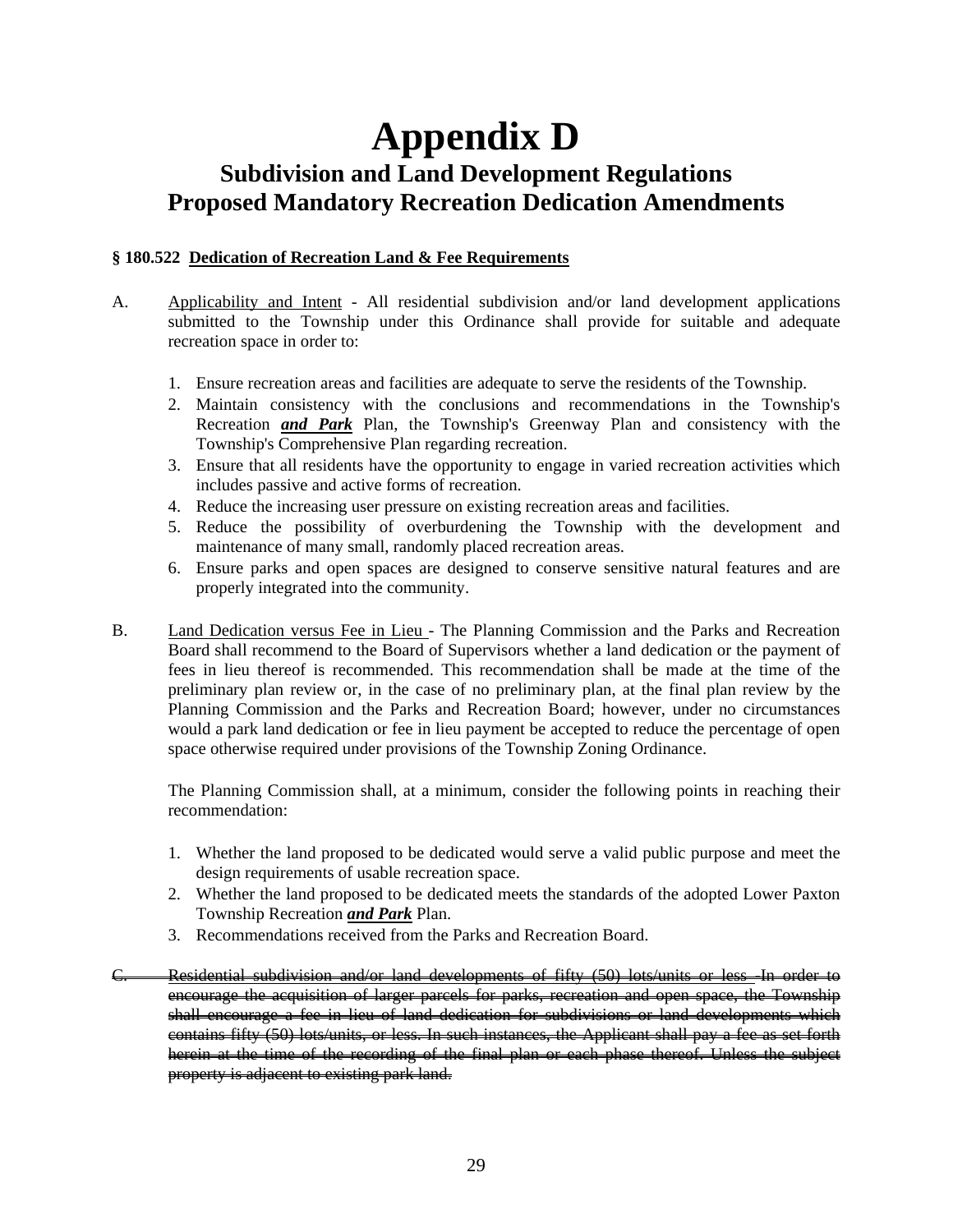- D. Land Dedication Procedures and Requirements For all residential subdivision and land development plans, the amount of land required to be dedicated to the Township for public recreational purposes shall be as follows:
	- 1. Residential Subdivision and/or Land Development Requirements. A minimum area of one thousand eight hundred and forty-one (1,841) *(1,024 sq. ft.)* square feet (.0423 acres) *(.0235)* per dwelling unit shall be provided as a contiguous, usable area.
	- 2. Time Requirements. Land to be dedicated to the Township must be dedicated for public use immediately after the recording of the final plan phase upon which the dedicated parcel is located. The proposed deed of dedication shall include a legal description and plat of the area and shall be submitted with the final plan for approval by the Township Solicitor. Title to land to be dedicated shall be good and marketable and free and clear of all liens and encumbrances or other defects as demonstrated by a current title report or a legal opinion of title provided by the Applicant.
	- 3. As part of the plan submission process, the Applicant shall state what improvements, if any, that the Applicant intends to make to the land to make it suitable for intended purposes, such as grading or landscaping. The land shall be stabilized and free of construction debris at the time of dedication. The site shall not contain above ground or open storm water management facilities or be comprised of land that otherwise would not be developed due to physical, environmental or other developmental limitations.

#### *D. Developer Dedication of Useable Facilities:*

*The Recreation and Park Plan recommends, in part, that residential developers dedicate land within a development in an amount equal to .0235 acres (1,024 sq. ft.) per dwelling unit (single family residential lot equivalent). In practical application, the dedication of 1,024 square feet per lot could have unintended and adverse consequences. Specifically, it is not the intent of this Plan for Lower Paxton Township to encourage or accept the dedication of small, limited use, difficult to maintain tracts of land for parks and recreational facilities.*

*To ensure that Lower Paxton Township encourages and accepts the dedication of usable , contiguous, and combined tracts of land for parks and recreational facilities, the following conditions are required for all residential subdivision and land development plans proposing land dedication.*

- *1. If the proposed dedication of land that does not abut an existing municipal park and recreational facility, the amount of land required shall be in an amount equal to .047 acres (2,047 sq. ft.) per dwelling unit (single family residential lot equivalent).*
- *2. The increased acreage requirement (.0235 acres per dwelling unit to .047 acres per dwelling) provided for in paragraph 1 above does not apply to the fee-in-lieu of recreation dedication formula.*
- *3. A minimum of 2 acres of land is required for dedication of land for a free standing park and recreational facility.*
- *4. If the proposed dedication of land provides less than 2 acres of land, and if said land does not abut an existing municipal park and recreational facility, then the Township shall require the payment of a fee-in-lieu of land dedication.*
- *5. Nothing within this SALDO shall prohibit a developer from offering land for dedication as a park and recreational facility that is larger in area than that required by these regulations.*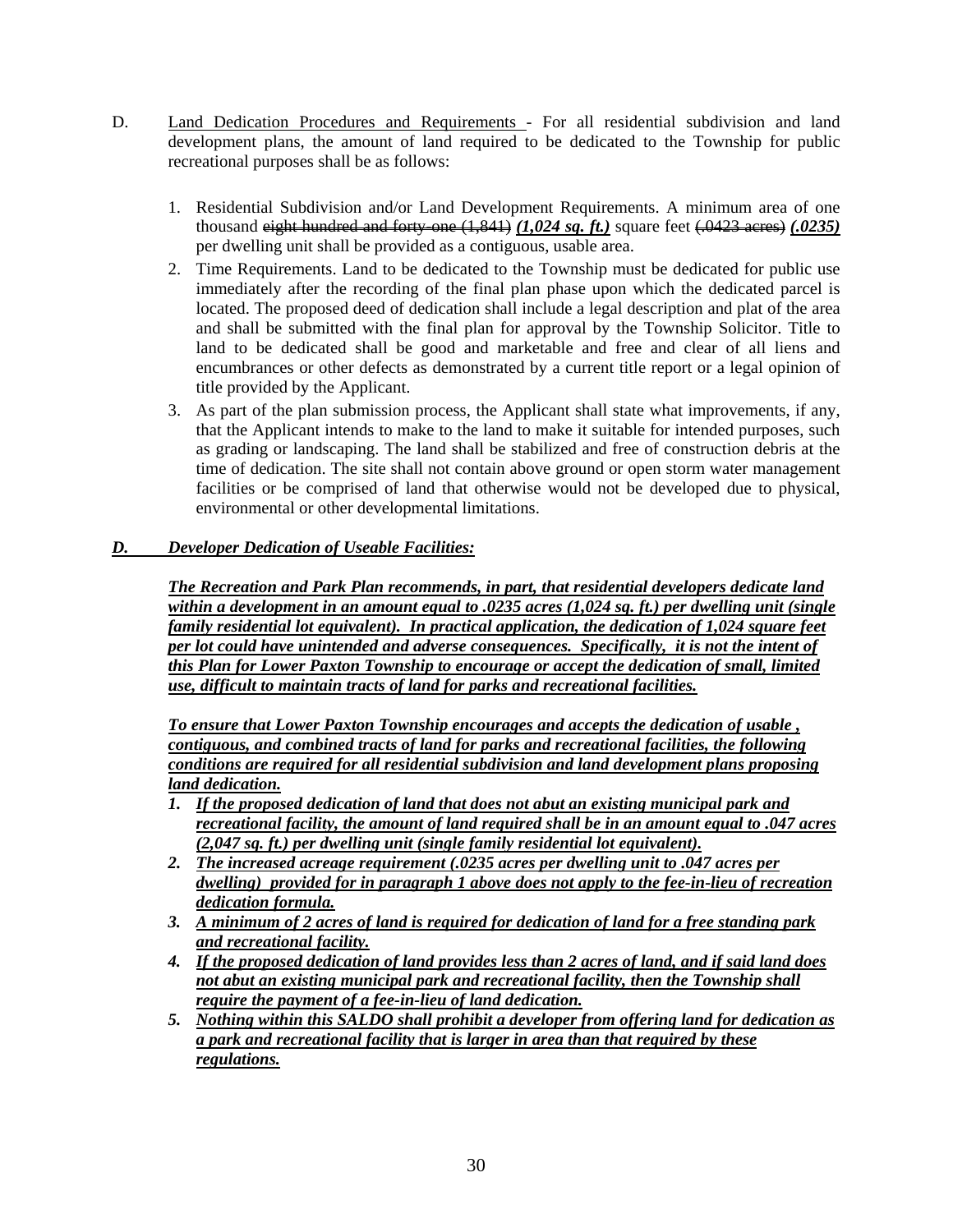- E. Design Requirements for Lands to be Dedicated The following criteria shall be considered in determining whether to approve the proposed location of and improvements to recreation areas.
	- 1. The site shall have a minimum of one hundred fifty (150) feet of frontage on a public street and be easily accessible from all areas of the neighborhood / subdivision or land development.
	- 2. The recreation area shall consist of one (1) contiguous tract of land and of usable proportions in terms of tract width and depth. At least seventy-five (75) percent of the tract shall have a slope of six (6) percent or less, with soil conditions suitable for establishment of proper vegetative cover (see Township Zoning Ordinance § 310 — Steep Slopes).
	- 3. The site shall not contain utility easements or rights-of-way that would adversely affect the site, storm water management facilities, BMPs, wetlands, steep slopes (>15%), floodplain areas, or be comprised of lands that otherwise could not be developed due to physical, environmental or other limitations.
	- 4. Whenever possible, the site shall be adjacent to other existing recreational lands to create a comprehensive recreation area.
	- 5. The size and shape of the site should be suitable for development as a particular type of recreation area as categorized by the Township in its Recreation Plan.
	- 6. Lands to be dedicated should be at least two (2) acres in area.
	- 7. The site shall be located and designed to conveniently access public utilities which may be extended by the Applicant including sanitary sewer, water and electric service to be utilized by the property. If the land to be dedicated is proposed to have recreational facilities constructed by the Applicant, sufficient parking shall be constructed by the Applicant to support these facilities.
	- 8. If the site has been disturbed or altered prior to dedication, the Applicant shall improve it as near as possible to a condition acceptable to the Township including, but not limited to, grading, topsoiling and seeding, and construction of buffering acceptable to the Township. Slopes of a 3:1 ratio or higher shall be seeded with ground cover vegetation.
	- 9. If the subdivision site has been identified on the Township Greenway Plan, or is otherwise appropriate for construction of a greenway, the value of the greenway shall be considered as an alternative to traditional park land and/or fee-in-lieu payments. In most circumstances, the greenway shall be placed within an easement or a publicly dedicated right-of-way. Greenway development shall be in accordance with the Township Greenway Plan.
	- 10. The proposed final condition of the tract to be dedicated shall be fully depicted on the subdivision or land development plan.
- F. Fee in Lieu of Land Dedication Requirements Where the Board of Supervisors determines that the land does not meet the requirements of Section 180-522 E, the Board of Supervisors may accept a payment of a fee in lieu of such land dedication which shall be payable to the Township as a condition of approval of the final plan by the Board of Supervisors. The amount of such fee shall be calculated using the following formula based upon the required dedicated acreage  $(0.423)$ *.0235* acres/dwelling unit) multiplied by a recent average of lot prices *per acre* as determined by Lower Paxton Township multiplied by the development cost factor  $(.75)$ . The formula can also be described as a mathematical equation as follows:

| Recreation area required  | Average | <b>Development</b>                   |          | Fee-in-Lieu |
|---------------------------|---------|--------------------------------------|----------|-------------|
| 43,560 square feet        |         | Lot Price $X$ <del>Cost Factor</del> | $\equiv$ | Payment     |
| .0235 acres/dwelling unit |         |                                      |          |             |